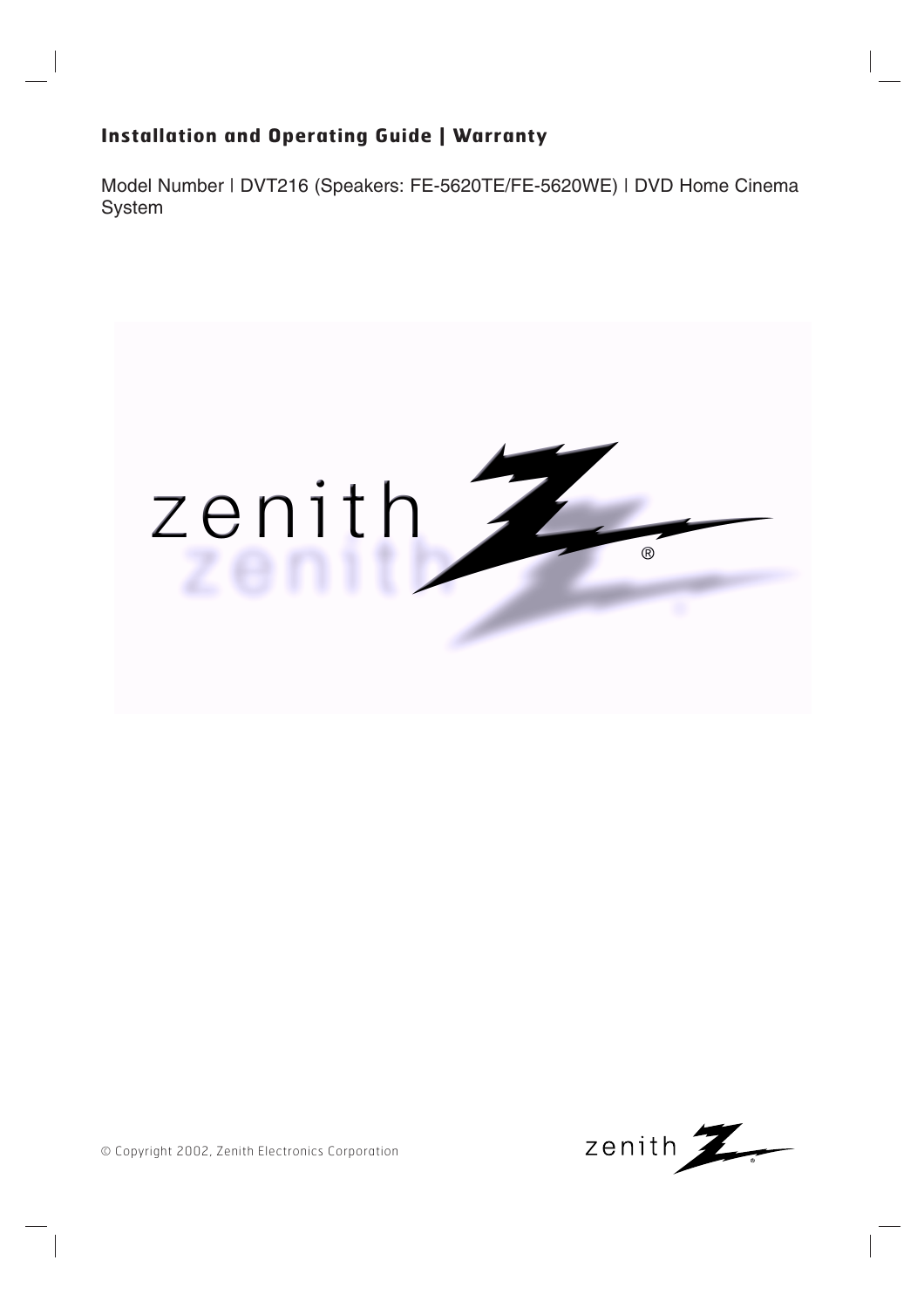### **Safety Precautions**



**WARNING:** TO REDUCE THE RISK OF ELECTRIC SHOCK, DO NOT REMOVE COVER (OR BACK) NO USER-SERVICEABLE PARTS INSIDE REFER SERVICING TO QUALIFIED SERVICE **PERSONNEL** 



This lightning flash with arrowhead symbol within an equilateral triangle is intended to alert the user to the presence of uninsulated dangerous voltage within the product's enclosure that may be of sufficient magnitude to constitute a risk of electric shock to persons.



The exclamation point within an equilateral triangle is intended to alert the user to the presence of important operating and maintenance (servicing) instructions in the literature accompanying the appliance.

**WARNING:** TO REDUCE THE RISK OF FIRE OR ELEC-TRIC SHOCK, DO NOT EXPOSE THIS PRODUCT TO RAIN OR MOISTURE.

**WARNING:** Do not install this equipment in a confined space such as a book case or similar unit.



#### **CAUTION:**

This Digital Video Disc Receiver employs a Laser System.

To ensure proper use of this product, please read this owner's manual carefully and retain for future reference. Should the unit require maintenance, contact an authorized service location-see service procedure.

Use of controls, adjustments or the performance of procedures other than those specified herein may result in hazardous radiation exposure.

To prevent direct exposure to laser beam, do not try to open the enclosure. Visible laser radiation when open. DO NOT STARE INTO BEAM.

**CAUTION:** The apparatus shall not be exposed to water, dripping or splashing and that no objects filled with liquids, such as vases, shall be placed on the apparatus.







#### **REGULATORY INFORMATION: FCC Part 15**

This product has been tested and found to comply with the limits for a Class B digital device, pursuant to Part 15 of the FCC Rules. These limits are designed to provide reasonable protection against harmful interference when the product is operated in a residential installation. This product generates, uses and can radiate radio frequency energy and, if not installed and used in accordance with the instruction manual, may cause harmful interference to radio communications. However, there is no guarantee that interference will not occur in a particular installation. If this product does cause harmful interference to radio or television reception, which can be determined by turning the product off and on, the user is encouraged to try to correct the interference by one or more of the following measures:

- Reorient or relocate the receiving antenna.
- Increase the separation between the product and receiver.
- Connect the product into an outlet on a circuit different from that to which the receiver is connected.
- Consult the dealer or an experienced radio/TV technician for help.

**FCC WARNING:** This equipment may generate or use radio frequency energy. Changes or modifications to this equipment may cause harmful interference unless the modifications are expressly approved in the instruction manual. The user could lose the authority to operate this equipment if an unauthorized change or modification is made.

**FCC COMPLIANCE:** The responsible party for this product's compliance is:

Zenith Electronics Corporation, 2000 Millbrook Drive, Lincolnshire, IL 60069, USA Phone: 1-847-391-7000.

### **otes on copyrights:**

It is forbidden by law to copy, broadcast, show, broadcast via cable, play in public, or rent copyright material without permission.

This product is equipped with copy protection measures developed by Macrovision. Copy protection signals are recorded on some discs. When recording these discs on a VCR, picture noise will appear during playback.

This product incorporates copyright protection technology that is protected by certain U.S. patent claims and other intellectual property rights owned by Macrovision Corporation and other rights owners. Use of this copyright protection technology must be authorized by Macrovision Corporation, and is intended for home and other limited viewing uses only unless otherwise authorized by Macrovision Corporation. Reverse engineering or disassembly is prohibited.

**SERIAL NUMBER:** The serial number is found on the back of this unit. This number is unique to this unit and not available to others. You should record requested information here and retain this guide as a permanent record of your purchase.

Model No. **DVT216** Serial No.

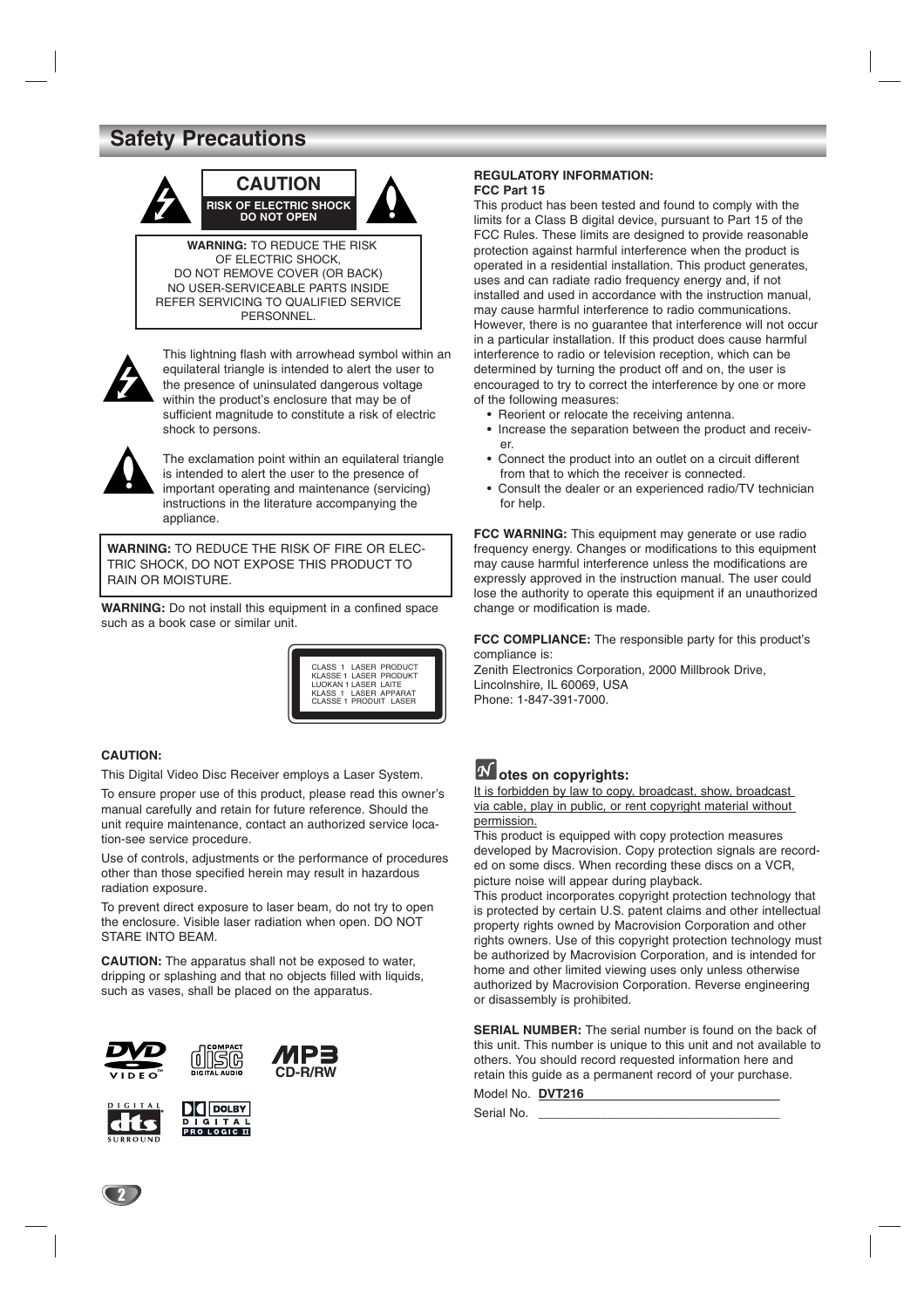# **IMPORTANT SAFETY INSTRUCTIONS**

#### **CAUTION: PLEASE READ AND OBSERVE ALL WARNINGS AND INSTRUCTIONS IN THIS OWNER'S MANU-AL AND THOSE MARKED ON THE UNIT. RETAIN THIS BOOKLET FOR FUTURE REFERENCE.**

This set has been designed and manufactured to assure personal safety. Improper use can result in electric shock or fire hazard. The safeguards incorporated in this unit will protect you if you observe the following procedures for installation, use, and servicing.

This unit does not contain any parts that can be repaired by the user.

#### **DO NOT REMOVE THE CABINET COVER, OR YOU MAY BE EXPOSED TO DANGEROUS VOLTAGE. REFER SERVICING TO QUALIFIED SERVICE PERSONNEL ONLY.**

- **1. Read these instructions.** All these safety and operating instructions should be read before the product is operated.
- **2. Keep these instructions.** The safety, operating and use instructions should be retained for future reference.
- **3. Heed all warnings.** All warnings on the product and in the operating instructions should be adhered to.
- **4. Follow all instructions.** All operating and use instructions should be followed.
- **5. Do not use this apparatus near water.** For example: near a bath tub, wash bowl, kitchen sink, laundry tub, in a wet basement; or near a swimming pool; and like.
- **6.** Clean only with dry cloth. Unplug this product from the wall outlet before cleaning. Do not use liquid cleaners.
- **7. Do not block any ventilation openings. Install in accordance with the manufacturer's instructions. -** Slots and openings in the cabinet are provided for ventilation and to ensure reliable operation of the product and to protect it from over- heating. The openings should never be blocked by placing the product on a bed, sofa, rug or other similar surface. This product should not be placed in a built-in installation such as a bookcase or rack unless proper ventilation is provided or the manufacturer's instructions have been adhered to.
- **8. Do not install near any heat sources such as radiators, heat registers, stoves, or other apparatus (including amplifiers) that produce heat.**
- **9. Do not defeat the safety purpose of the polarized or grounding-type plug. A polarized plug has two blades with one wider than the other. A grounding type plug has two blades and a third grounding prong. The wide blade or the third prong are provided for your safety. If the provided plug does not fit into your outlet, consult an electrician for replacement of the obsolete outlet.**
- **10. Protect the power cord from being walked on or pinched particularly at plugs, convenience receptacles, and the point where they exit from the apparatus.**
- **11. Only use attachments/accessories specified by the manufacturer.**



- **12. Use only with the cart, stand, tripod, bracket, or table specified by the manufacturer, or sold with apparatus. When a cart is used, use caution when moving the cart/apparatus combination to avoid injury from tip-over.**
- **13. Unplug this apparatus during lightning storms or when unused for long periods of time.**
- **14. Refer all servicing to qualified service personnel. Servicing is required when the apparatus has been damaged in any way, such as powersupply cord or plug is damaged, liquid has been spilled or objects have fallen into the apparatus, the apparatus has been exposed to rain or moisture, does not operate normally, or has been dropped.**

NTRODUCTION **INTRODUCTION**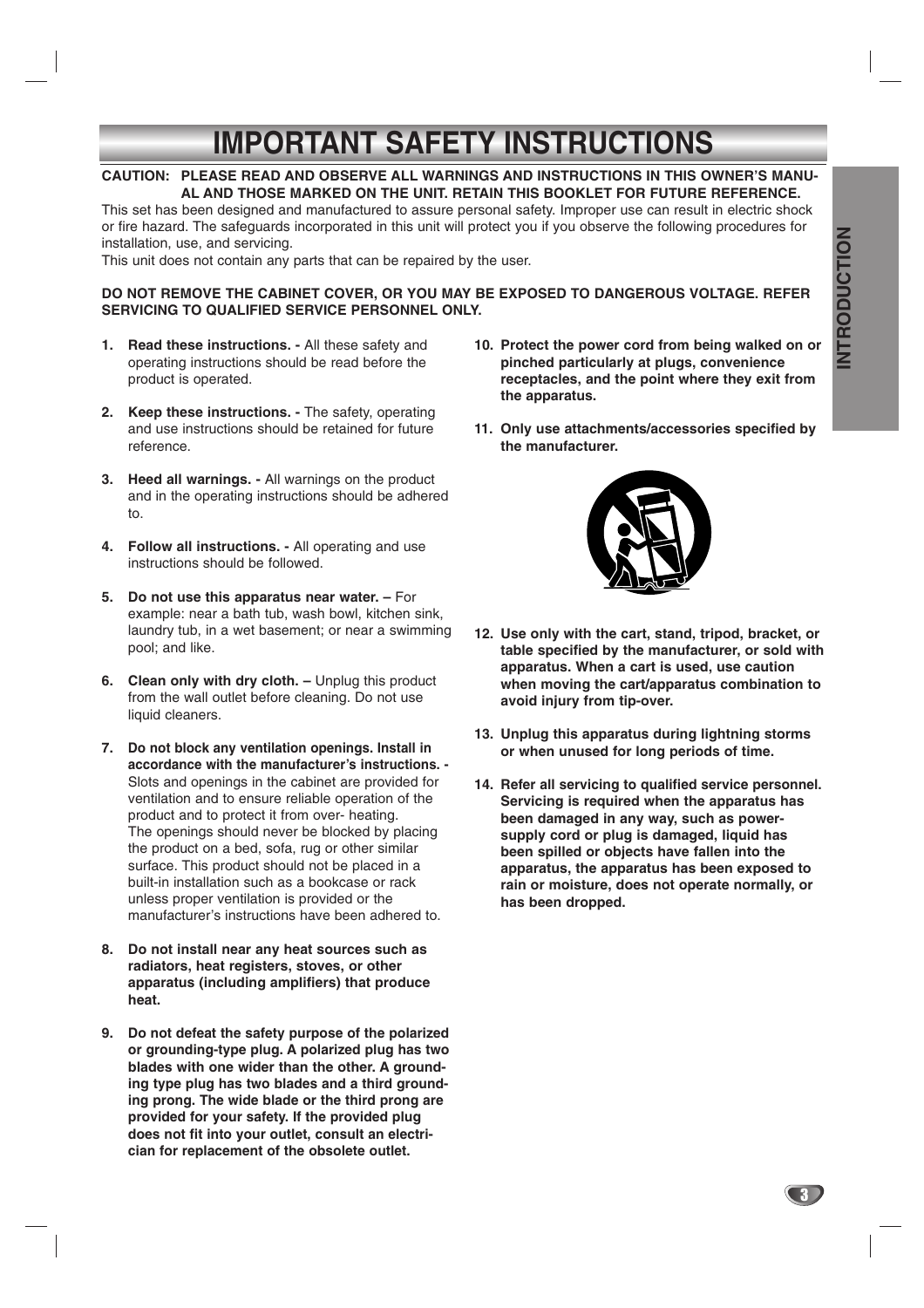### **Table of Contents**

| <b>Introduction</b> |  |  |  |  |  |  |  |  |  |  |
|---------------------|--|--|--|--|--|--|--|--|--|--|
|---------------------|--|--|--|--|--|--|--|--|--|--|

| Important Safety Instructions 3  |  |
|----------------------------------|--|
|                                  |  |
|                                  |  |
|                                  |  |
|                                  |  |
|                                  |  |
| Front Panel and Display Window 7 |  |
|                                  |  |
| Rear Panel Overview9             |  |

### **Preparation**

| Optional Equipment Connections 11        |
|------------------------------------------|
|                                          |
| Speaker System Connections 12            |
| Speaker Positioning 12                   |
|                                          |
| Mini Glossary for Sound Mode 13          |
|                                          |
|                                          |
| Test Tone14                              |
| Speaker Sound Delay Time Setting 15      |
| Setting the Delay Time in Dolby Digital  |
| and Dolby Pro Logic (II) mode 15         |
|                                          |
|                                          |
|                                          |
| • Initial Settings General Operation. 17 |
|                                          |
|                                          |
|                                          |

### **Operation**

 $\left( 4\right)$ 

| Presetting Radio Stations. 19                   |
|-------------------------------------------------|
|                                                 |
|                                                 |
|                                                 |
|                                                 |
| Using Headphone Jack 20                         |
| Selecting Input Source20                        |
|                                                 |
|                                                 |
|                                                 |
| • Moving to another TITLE 21                    |
| • Moving to another CHAPTER/TRACK 21            |
|                                                 |
| • Still Picture and Frame-by-Frame Playback. 22 |
|                                                 |
|                                                 |
|                                                 |
|                                                 |
|                                                 |
|                                                 |

| Special DVD Features23                                                            |
|-----------------------------------------------------------------------------------|
|                                                                                   |
|                                                                                   |
|                                                                                   |
| • Changing the Audio Language. 23                                                 |
|                                                                                   |
|                                                                                   |
| Operation with Audio CD and MP3 Disc. 24                                          |
| Playing an Audio CD and MP3 Disc 24                                               |
|                                                                                   |
| • Moving to another Track 24                                                      |
| • Repeat Track/All/Off. 24                                                        |
|                                                                                   |
| • Random  24                                                                      |
| $\bullet$ Repeat A-B $\ldots \ldots \ldots \ldots \ldots \ldots \ldots \ldots 24$ |
| • Changing the Audio Channel 24                                                   |
| Programmed Playback 25                                                            |
| Programmed Playback with Audio CD                                                 |
|                                                                                   |
|                                                                                   |
| Additional Information 26                                                         |
| Last Condition Memory 26                                                          |
|                                                                                   |
|                                                                                   |
|                                                                                   |
|                                                                                   |
|                                                                                   |

### **Reference**

| Troubleshooting27-28   |  |  |  |  |
|------------------------|--|--|--|--|
| Language Code List  29 |  |  |  |  |
|                        |  |  |  |  |
|                        |  |  |  |  |
|                        |  |  |  |  |

### **About the symbols for instructions**

Indicates hazards likely to cause harm to the unit itself or other material damage.

*N* otes Indicates special operating features of this unit.

*Manufactured under license from Dolby Laboratories. "Dolby", "Pro Logic", and the double-D symbol are trademarks of Dolby Laboratories. Confidential Unpublished works. Copyright 1992-1997 Dolby Laboratories. All rights reserved.*

*Manufactured under license from Digital Theater Systems, Inc. US Pat. No. 5,451,942 and other worldwide patents issued and pending. "DTS" and "DTS Digital Surround" are trademarks of Digital Theater Systems, Inc. Copyright 1996 Digital Theater Systems, Inc. All rights reserved.*

*T* ips Indicates tips and hints for making the task easier.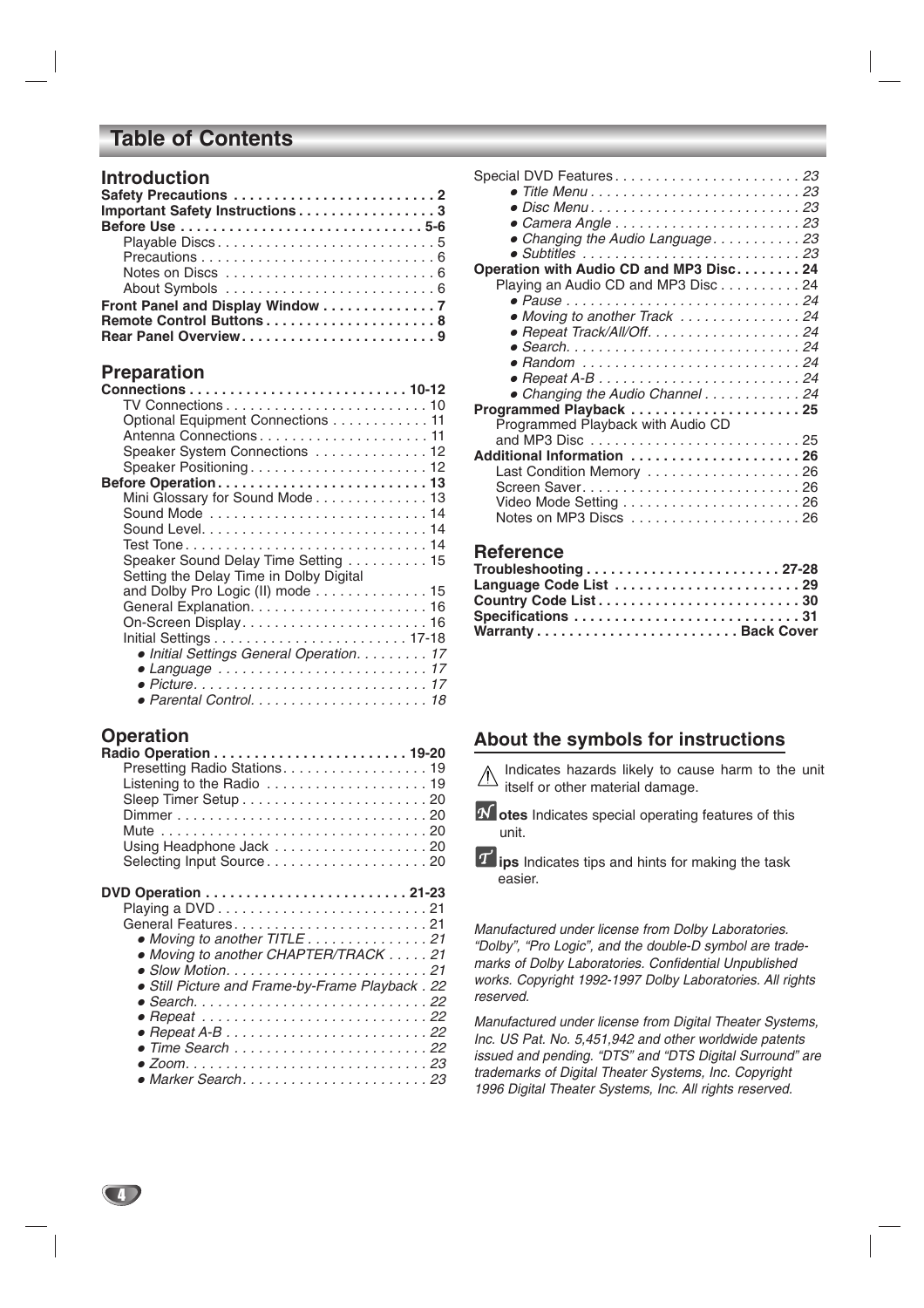### **Before Use**

### **Playable Discs**

| DVD                  | DVD                                           |
|----------------------|-----------------------------------------------|
| VIDEO <sup>"</sup>   | $(8 \text{ cm} / 12 \text{ cm} \text{ disc})$ |
| COMPACT              | Audio CD                                      |
| <b>DIGITAL AUDIO</b> | $(8 \text{ cm} / 12 \text{ cm}$ disc)         |

In addition, this unit can play a CD-R or CD-RW that contains audio titles or MP3 files.

### $\boldsymbol{\mathcal{N}}$  otes

- Depending on the conditions of the recording equipment or the CD-R/RW disc itself, some CD-R/RW discs cannot be played on the unit.
- The unit cannot play CD-R/RW discs that contain no data, or contain different kinds of formatted data other than MP3 and CD-DA data.
- Do not attach any seal or label to either side (the labeled side or the recorded side) of a disc.
- Do not use irregular shaped CDs (e.g., heart-shaped or octagonal). Doing so may result in malfunctions.

## **otes on DVDs**

Some playback operations of DVDs may be intentionally fixed by software manufacturers. As this unit plays DVDs according to disc content designed by the software manufacturer, some playback features of the unit may not be available, or other functions may be added. Refer also to the instructions supplied with the DVDs. Some DVDs made for business purposes may not be played on the unit.

#### **Regional code of the DVD receiver and DVDs**

This DVD receiver is designed and manufactured for playback of region "1" encoded DVD software. The region code on the labels of some DVD discs indicates which type of receiver can play those discs. This unit can play only DVD discs labeled "1" or "ALL". If you try to play any other discs, the message "Check Regional Code" will appear on the TV screen. Some DVD discs may not have a region code label even though their playback is prohibited by area limits. **1**

### **ote on DTS-encoded CDs**

When playing DTS-encoded CD's, an excessive audio level may be heard from the analog stereo output. To avoid possible damage to the audio system, turn down the volume before playing back such discs, adjust the volume gradually, and keep the volume level low. To enjoy DTS Digital Surround™ playback, an external 5.1 channel DTS Digital Surround™ decoder system must be connected to the digital output of the unit.

### **Disc-related terms**

#### **Title (DVD only)**

The main film content or accompanying feature content or additional feature content, or music album. Each title is assigned a title reference number enabling you to locate it easily.

#### **Chapter (DVD only)**

Sections of a picture or a musical piece that are smaller than titles.

A title is composed of one or several chapters. Each chapter is assigned a chapter number, enable you to locate the chapter you want. Depending on the disc, no chapters may be recorded.

#### **Track (Audio CD only)**

Sections of a musical piece on an audio CD. Each track is assigned a track number, enabling you to locate the track you want.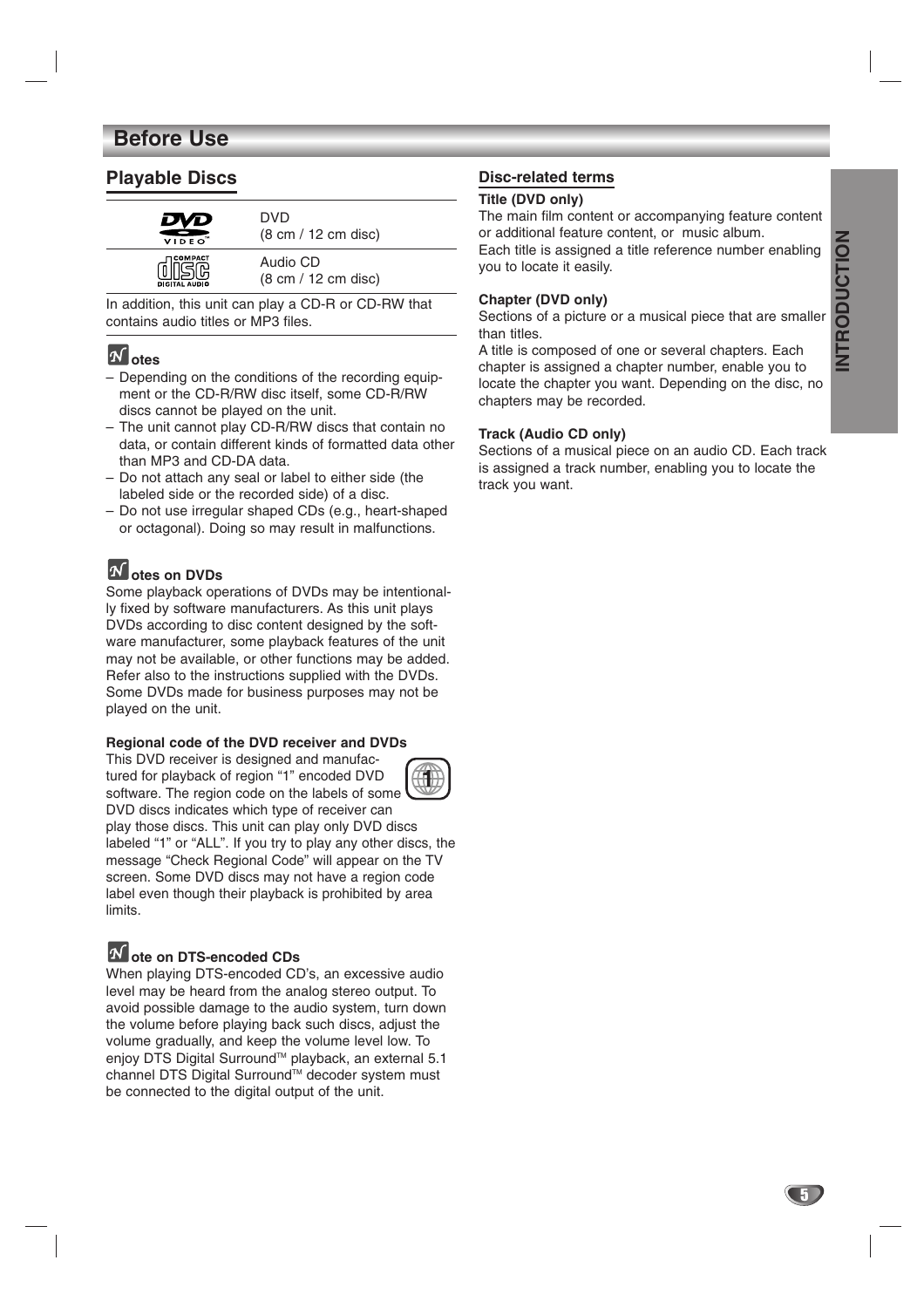### **Before Use (Cont'd)**

### **Precautions**

#### **Handling the unit**

#### **Shipping the unit**

The original shipping carton and packing materials come in handy. For maximum protection, re-pack the unit as it was originally packed at the factory.

#### **Setting a place for the unit**

The picture and sound of a nearby TV, VCR, or radio may be distorted during playback. In this case, position the unit away from the TV, VCR, or radio, or turn off the unit after removing the disc.

#### **Keeping the cabinet surface clean**

Do not use volatile liquids, such as insecticide spray, near the unit. Do not leave rubber of plastic products in contact with the unit for a long period of time. They will leave marks on the surface.

#### **Installing**

- Do not install the unit in a confined space, such as a bookcase or built-in cabinet.
- Allow adequate air circulation to prevent internal heat buildup.
- Do not place the unit on surfaces (rugs, blankets, etc.) or near materials (curtains, draperies) that may block the ventilation slots.
- Do not install the unit near heat sources such as radiators or air ducts, or in a place subject to direct sunlight, excessive dust, mechanical vibration or shock.
- Do not place heavy objects on the unit.

#### **Cleaning the unit**

#### **To clean the cabinet**

Use a soft, dry cloth. If the surfaces are extremely dirty, use a soft cloth lightly moistened with a mild detergent solution. Do not use strong solvents, such as alcohol, benzine, or thinner, as these might damage the surface of the unit.

#### **To obtain a clear picture**

The DVD receiver is a high-tech, precision device. If the optical pick-up lens and disc drive parts are dirty or worn down, the picture quality will be poor.

Regular inspection and maintenance are recommended after every 1,000 hours of use. (This depends on the operating environment.)

For details, please contact your nearest dealer.

### **Notes on Discs**

#### **Handling discs**

Do not touch the playback side of the disc. Hold the disc by the edges so that fingerprints will not get on the surface.

Do not stick paper or tape on the disc.



#### **Storing discs**

After playing, store the disc in its case. Do not expose the disc to direct sunlight or sources of heat, or leave it in a parked car exposed to direct sunlight, as there may be a considerable temperature increase inside the car.

### **Cleaning discs**

Fingerprints and dust on the disc can cause poor picture quality and sound distortion. Before playing, clean the disc with a clean cloth. Wipe the disc from the center out.



Do not use strong solvents such as alcohol, benzine, thinner, commercially available cleaners, or anti-static spray intended for older vinyl records.

### **About Symbols**

#### About the  $\heartsuit$  symbol display

"  $\heartsuit$  " may appear on the TV screen during operation. This icon means the function explained in this owner's manual is not available on that specific DVD video disc.

#### **About the disc symbols for instructions**

A section whose title has one of the following symbols is applicable only to the disc represented by the symbol.



**MP3** MP3 disc

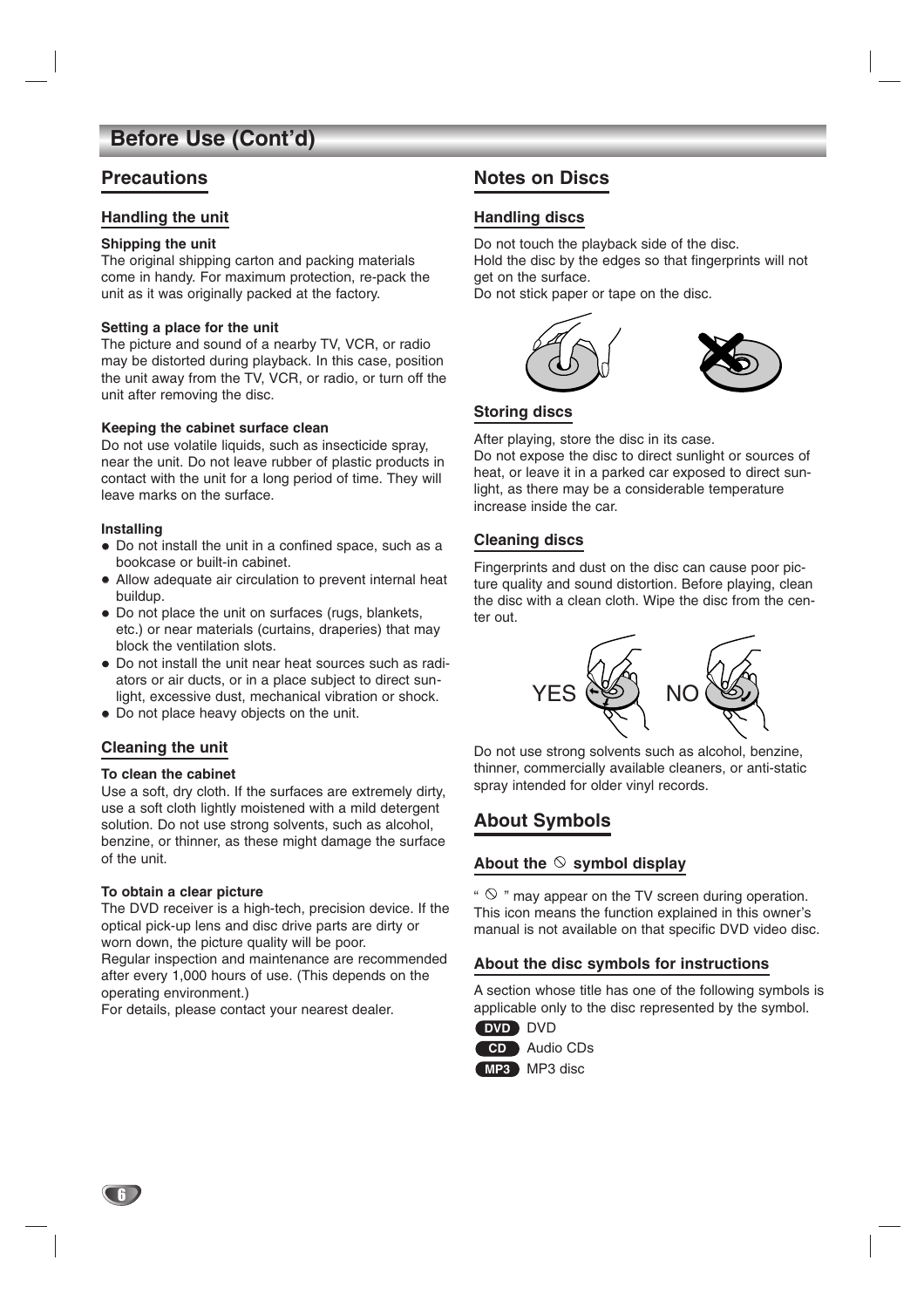### **Front Panel and Display Window**



INTRODUCTION **INTRODUCTION**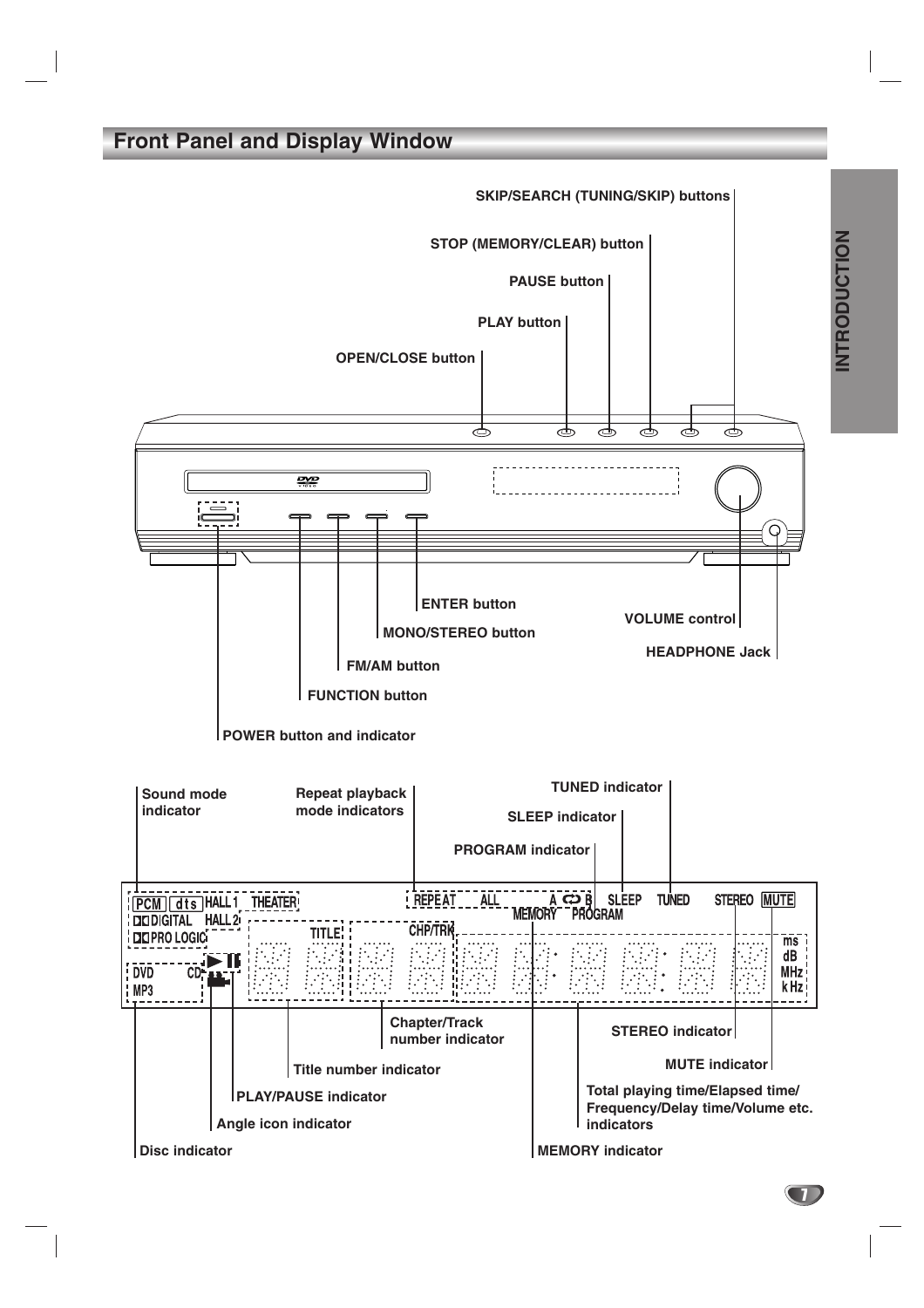### **Remote Control Buttons**



#### **Remote Control Operation Range**

Point the remote control at the remote sensor and press the buttons.

- **Distance:** About 23 ft (7 m) from the front of the remote sensor
- **Angle:** About 30° in each direction of the front of the remote sensor

#### **Remote Control Battery installation**



Remove the battery cover on the rear of the remote control, and insert two R03 (size AAA) batteries with  $\bullet$  and • aligned correctly.

### **Caution**

Do not mix old and new batteries. Never mix different types of batteries (standard, alkaline, etc.).<br>  $\triangle$  **Caution**<br>
Do not mix old and new batteries. Never<br>
types of batteries (standard, alkaline, etc.).

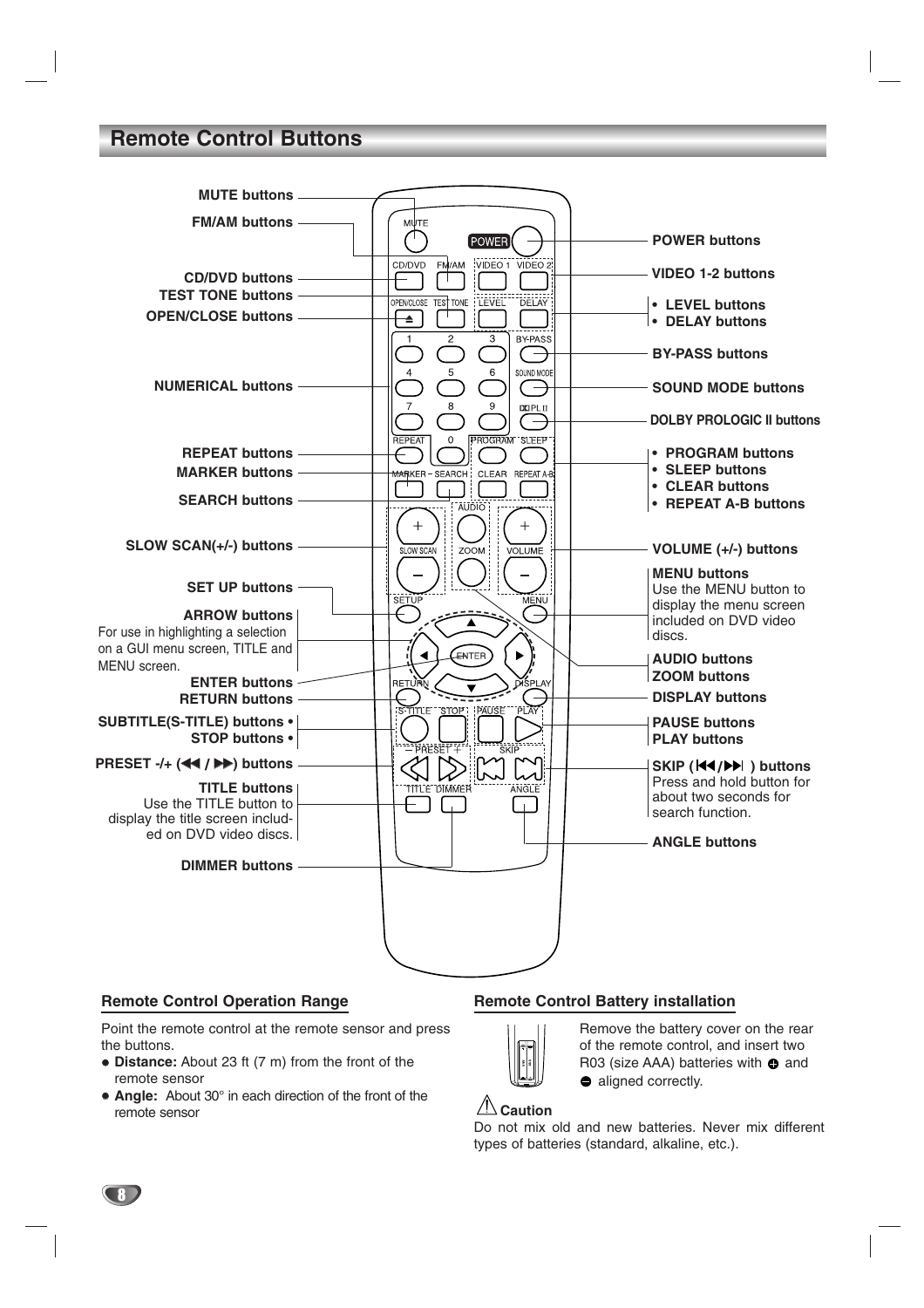### **Rear Panel Overview**



#### **Dust Protection Cap**

Remove the dust protection cap from the OPTICAL DIGITAL OUT jack and connect the optical digital cable (not supplied) securely so that the configurations of both the cable and the connector match. Keep the dust protection cap and always reattach the cap when not using the connector to protect against dust intrusion.



**Dust protection cap**

#### **Caution**

**Do not touch the inner pins of the jacks on the rear panel. Electrostatic discharge may cause permanent damage to the unit.**

### **Caution**

When you select the function mode VIDEO1 using the VIDEO1 button on the remote control, the signal is output from the front L/R speakers, but not from the VIDEO1 VIDEO OUT and AUDIO OUT L/R connectors.

#### **\* VIDEO SELECTOR Switch**

You can enjoy NTSC or PAL discs by setting the VIDEO SELECTOR switch to choose the appropriate system.

- PAL: Select when DVD receiver is connected with PAI-TV
- **NTSC:** Select when DVD receiver is connected with NTSC-TV.
- **AUTO:** Select when DVD receiver is connected with Multi system TV.
- When the selected System Select switch does not coincide with the system of your TV, normal color picture may not be displayed.
- Set System Select switch when the power is turned off.

#### **\*\* VIDEO OUT SELECTOR Switch**

Select either S-VIDEO OUT or COMPONENT/ PROGRESSIVE SCAN VIDEO OUT, depending on how you connected the DVD Receiver to the TV.

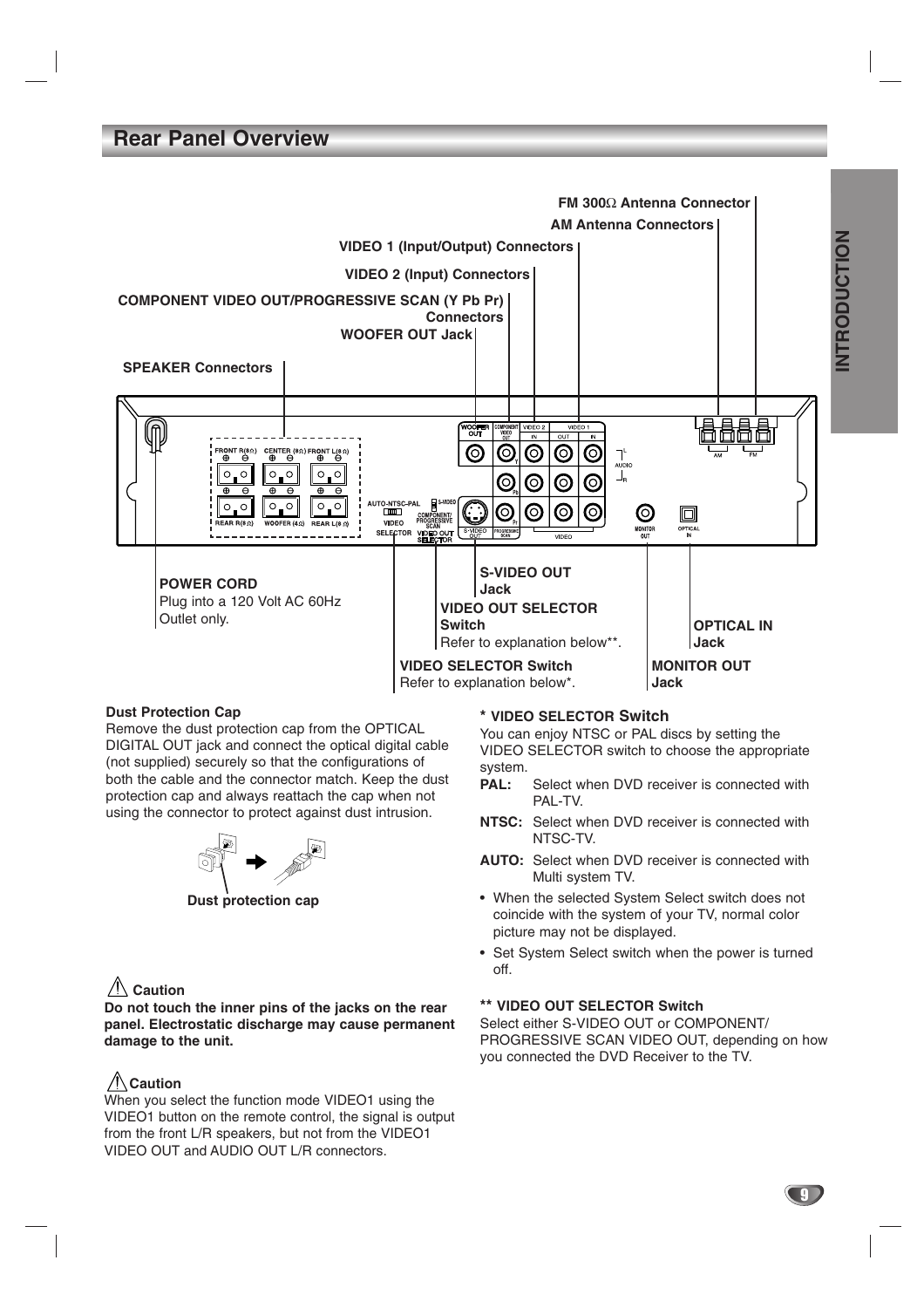### **Connections**



- $\bullet$  Make one of the following connections, depending on the capabilities of your existing equipment.
- $\bullet$  When using the COMPONENT VIDEO OUT/PRO-GRESSIVE SCAN jacks, set the VIDEO OUT SELEC-TOR switch to COMPONENT/PROGRESSIVE. When using the S-VIDEO OUT jack, set the VIDEO OUT SELECTOR switch to S-VIDEO.

### **ips**

- Depending on your TV and other equipment you wish to connect, there are various ways you could connect the player. Use one of the connections described below.
- Please refer to the manuals of your TV, VCR, Stereo System or other devices as necessary to make the best connections.

### **Caution**

- Make sure the DVD Receiver is connected directly to the TV. Select the correct AV input on your TV.
- Do not connect your DVD Receiver to TV via your VCR. The DVD image could be distorted by the copy protection system.

#### **Video connection**

- 1 Connect the MONITOR OUT jack on the DVD<br>Receiver to the video in jack on the TV using the video cable supplied **(V)**.
- **2** Connect the Left and Right AUDIO OUT jacks of the DVD Receiver to the audio left/right in jacks on the TV **(A)** using the supplied audio cables.

**TV Connections**<br> **S-Video connection**<br> **S-Video connection**<br> **S-Video connection**<br> **S-VIDEO OUT jack on the DVD** 

- 1 Connect the S-VIDEO OUT jack on the DVD<br>Receiver to the S-Video in jack on the TV using an optional S-Video cable **(S)**.
- 2 Connect the Left and Right AUDIO OUT jacks of the DVD Receiver to the audio left/right in jacks on the TV **(A)** using the supplied audio cables.

#### **Component Video (Color Stream®) connection**

- Connect the COMPONENT VIDEO OUT/PRO-GRESSIVE SCAN jacks on the DVD Receiver to the corresponding in jacks on the TV using an optional Y Pb Pr cable **(C)**.
- 2 Connect the Left and Right AUDIO OUT jacks of the DVD Receiver to the audio left/right in jacks on the TV **(A)** using the supplied audio cables.

#### **Progressive Scan (ColorStream® pro) connection**

- If your television is a high-definition or "digital ready" television, you may take advantage of the DVD Player's progressive scan output for the highest video resolution possible.
- If your TV does not accept the Progressive Scan format, the picture will appear scrambled if you try Progressive Scan on the DVD Player.
- 1 Connect the COMPONENT VIDEO OUT/ PROGRESSIVE SCAN jacks on the DVD Player to the corresponding in jacks on the TV using an optional Y Pb Pr cable **(C)**.
- 2 Connect the Left and Right AUDIO OUT jacks of the DVD Player to the audio left/right in jacks on the TV **(A)** using the supplied audio cables.

### **otes**

- Set the Progressive to "On" on the setup menu for progressive signal, see page 17.
- Progressive scan does not work with the analog video connections (yellow VIDEO OUT jack).

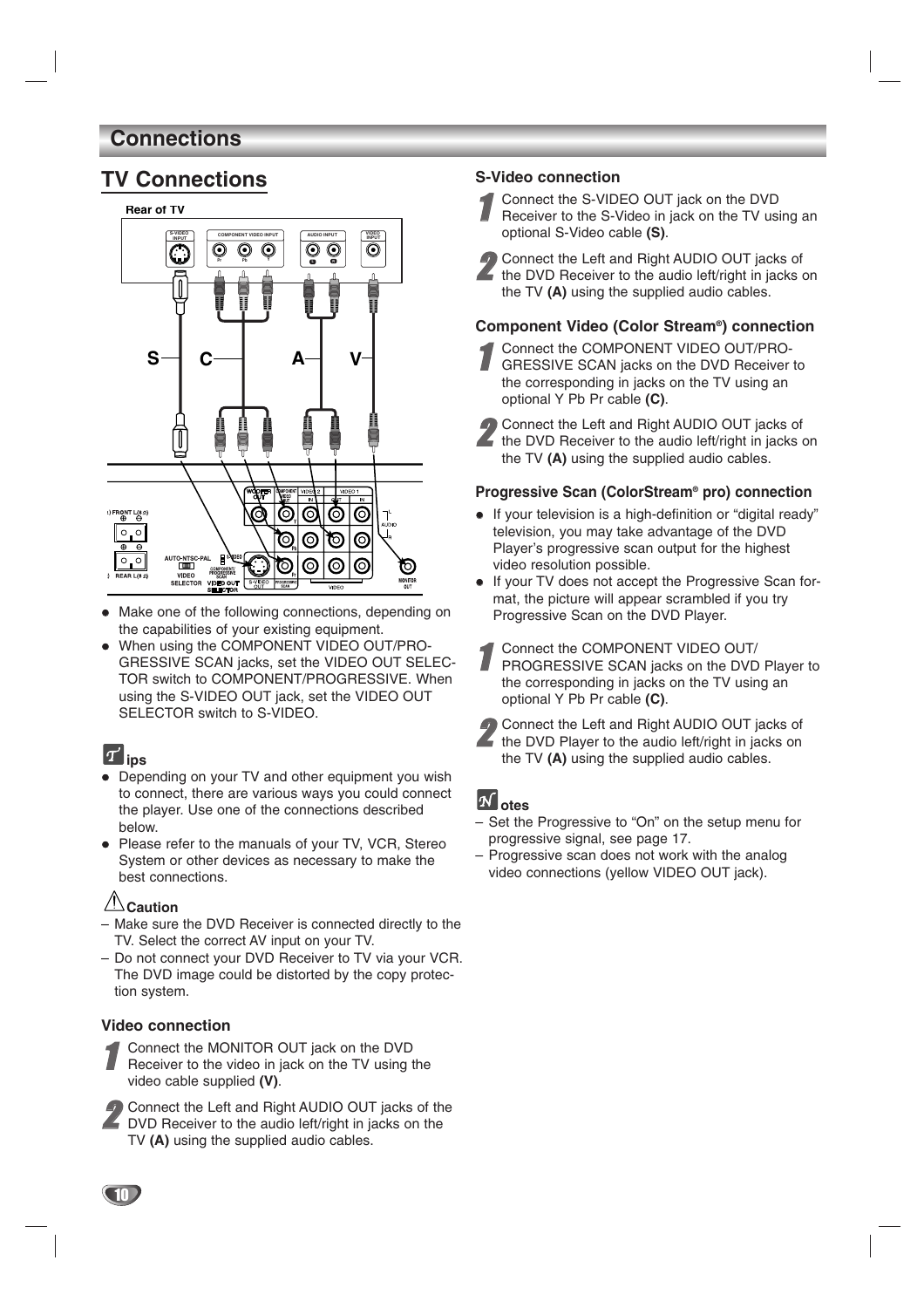## **Connections (Cont'd)**

### **Optional Equipment Connections**

- Connect a TV (Monitor) to the MONITOR OUT or S-VIDEO OUT connector.
- Connect a VCR to the VIDEO 1 jacks.
- $\bullet$ Connect an additional VCR to the VIDEO 2 jacks.
- $\bullet$ Connect the optical output of DVD Receiver (or Digital Device etc) to the OPTICAL IN connector.



### **otes**

- When you select the VIDEO 1 function mode on remote, no video signal is output to the VIDEO 1 jack.
- If the audio format of the digital output does not match the capabilities of your receiver, the receiver will produce a strong, distorted sound or no sound at all.

## **Antenna Connections**

Connect the supplied FM/AM antennas for listening to the radio.

- Connect the AM loop antenna to the AM antenna connector.
- $\bullet$ Connector the FM wire antenna to the FM 300 $\Omega$  antenna connector.



### **otes**

- $\bullet$ To prevent noise pickup, keep the AM loop antenna away from the DVD Receiver and other components.
- Be sure to fully extend the FM wire antenna.
- After connecting the FM wire antenna, keep it as horizontal as possible.

PREPARATION **PREPARATION**

**CTD**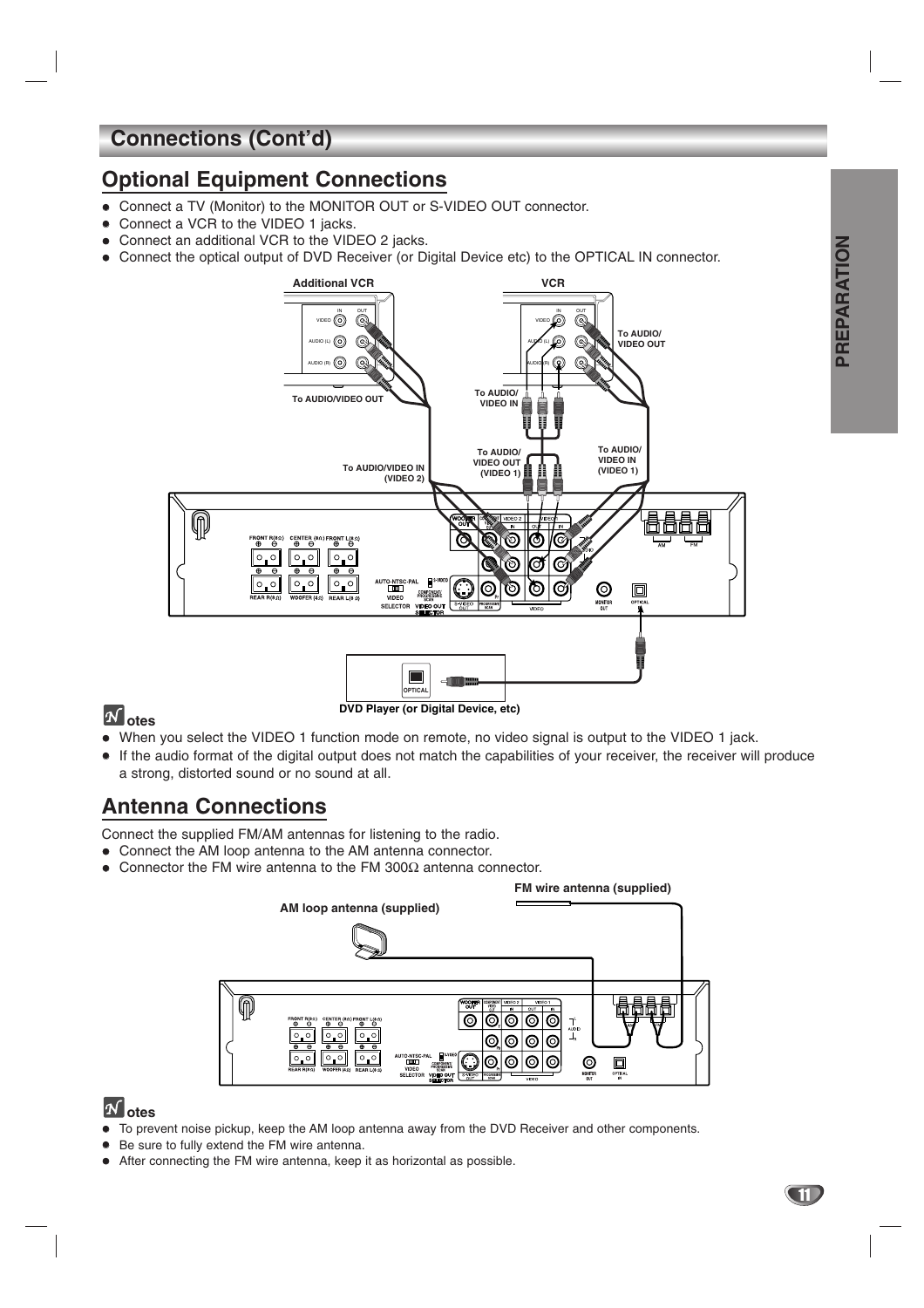### **Connections (Cont'd)**

### **Speaker System Connections**



### **Speaker Positioning**

In the case of normal position use the 6 speakers (2 front speakers, center speaker, 2 rear speakers and subwoofer). If you want to hear deeper bass sound, DTS digital surround or Dolby Digital surround, you should connect an optional active subwoofer (has its own built-in amplifier).

**• Front speakers**

According to your listening position set up the speakers for equal distance. And by hearing position set up the interval between speakers at 45 degree.

**• Center speaker**

It is ideal that the center speakers and front speakers are same height. But normally place it above or below the television as shown below.

**• Rear speakers**

Place left and right behind the listening area. These speakers recreate sound motion and atmosphere required for surround playback. For best results, do not install the rear speakers too far behind the listening position, install them at or above the level of the listener's ears. It is also effective to direct the rear speakers towards a wall or ceiling to further disperse the sound.

In the case of a smaller room size, if the audience is near to the rear wall set the rear speakers opposite each other, and set the rear speakers 60 - 90 cm above the listener's ears.

**• Subwoofer**

This can be placed in any front position.



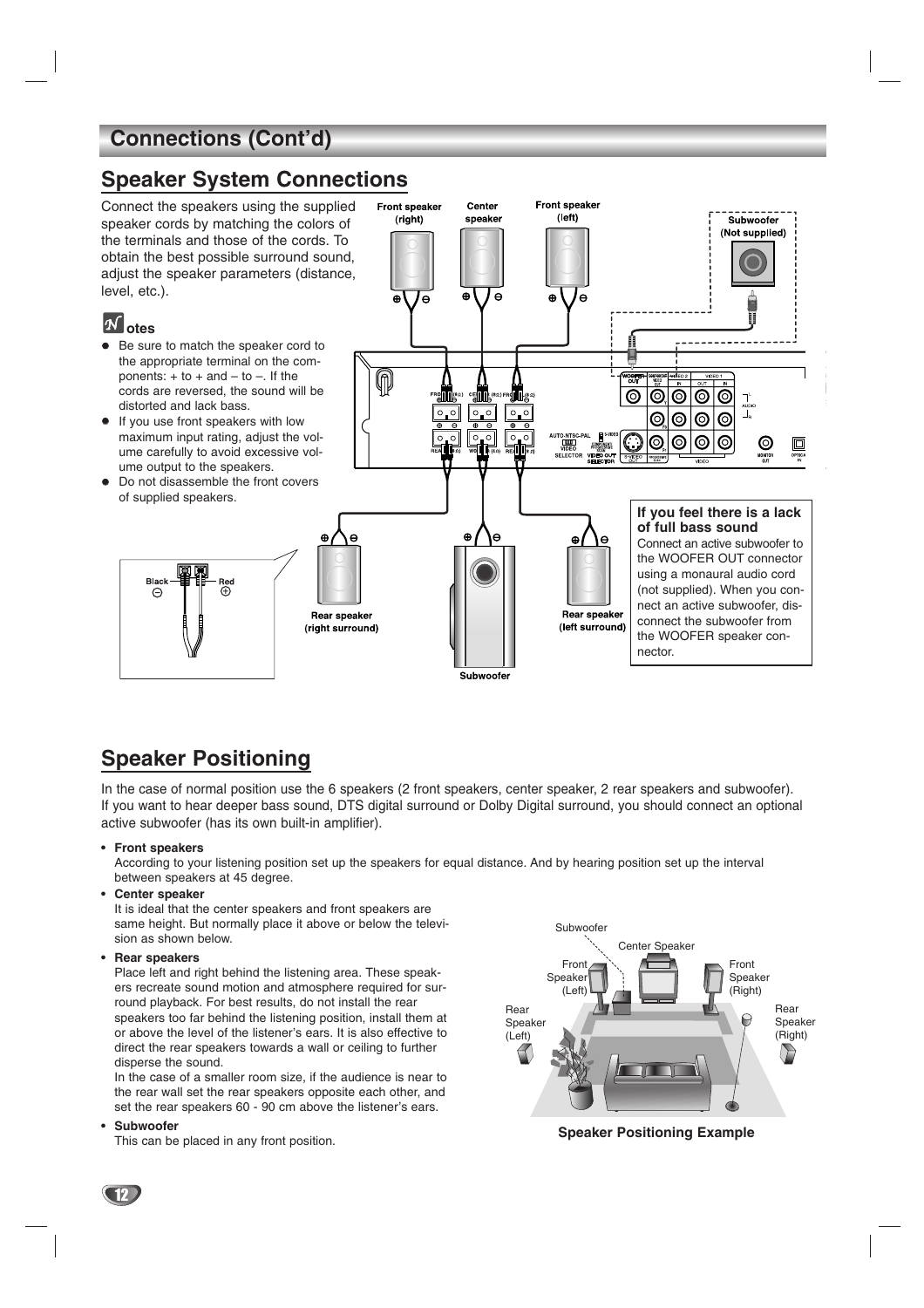### **Before Operation**

### **Mini Glossary for Sound Mode**

#### $|$  dts  $|$

Allows you to enjoy 5.1(or 6) discrete channels of high quality digital audio from DTS program sources bearing the trademark such as discs, DVD and compact discs, etc. DTS Digital Surround delivers up to 6 channels of transparent audio(which means identical to the original masters) and results in exceptional clarity throughout a true 360 degree sound field. The term DTS is a trademark of DTS Technology, LLC. Manufactured under license from DTS Technology, LLC.

#### **DEDIGITAL**

The Dolby Digital surround format lets you enjoy up to 5.1 channels of digital surround sound from a Dolby Digital program source. If you play DVDs with "  $m$ , mark, you can enjoy even better sound quality, greater spatial accuracy, and improved dynamic range.

#### **HALL1**

When playing recordings of live or classical music, this mode provides a feeling similar to actually being in a small concert hall.

#### HALL<sub>2</sub>

When playing recordings of live or classical music, this mode provides a feeling similar to actually being in a large concert hall.

#### **THEATER**

This mode provides a three dimensional effect similar to that of a movie theater.

### **(II)**

Dolby Pro Logic II creates five full-bandwidth output channels from two-channel sources. This is done using an advanced, high-purity matrix surround decoder that extracts the spatial properties of the original recording without adding any new sounds or tonal colorations.

#### **EMULATION mode:**

The Pro Logic Emulation mode offers users the same robust surround processing as original Pro Logic, in case the source content is not of optimum quality, or if there is a desire to hear the program more "as it used to be." When this mode is used, it is called Pro Logic, as before. There is no "Pro Logic I" mode. The Pro Logic emulation mode is optional. Dolby does not require PLII products to use the original Pro Logic decoding algorithm. However, if the DSP contains the original Pro Logic code, and if the product maker would like to use it, this is quite acceptable and even encouraged. A product must not offer both original Pro Logic and the Pro Logic emulation mode.

#### **MOVIE mode:**

The Movie mode is for use with stereo television shows and all programs encoded in Dolby Surround. The result is enhanced soundfield directionality that approaches the quality of discrete 5.1-channel sound.

#### **MUSIC mode:**

The Music mode is for use with any stereo music recordings, and provides a wide and deep sound space. The Music mode includes controls that allow the sound to be tailored to individual listening tastes.

#### **VIRTUAL mode:**

The Virtual mode is usually used when Pro Logic II is connected to a virtual process for speaker use. However, there might be some virtualizers for which this mode does not produce the intended result. For those virtualizers, Movie mode may give the best surround effect. Virtual mode is designed to be used with the virtual process developed by Dolby Laboratories. The Pro Logic II mode should be called only "Pro Logic II" so the Virtual name can be reserved to describe the speaker virtualization process itself.

#### **MATRIX mode:**

The Matrix mode is the same as the Music mode except that the directional enhancement logic is turned off. It may be used to enhance mono signals by making them seem "larger." The Matrix mode may also find use in auto systems, where the fluctuations from poor FM stereo reception can otherwise cause disturbing surround signals from a logic decoder. The ultimate "cure" for poor FM stereo reception may be simply to force the audio to mono.

#### **SURROUND OFF (2CH STEREO)**

Outputs the sound from the front left and right speakers and subwoofer. Standard two channel (stereo) sources completely bypass the sound field processing. This allows you to play any source using only the front left and right speakers and subwoofer. **You can select SURROUND OFF by pressing BY-PASS on the remote control.**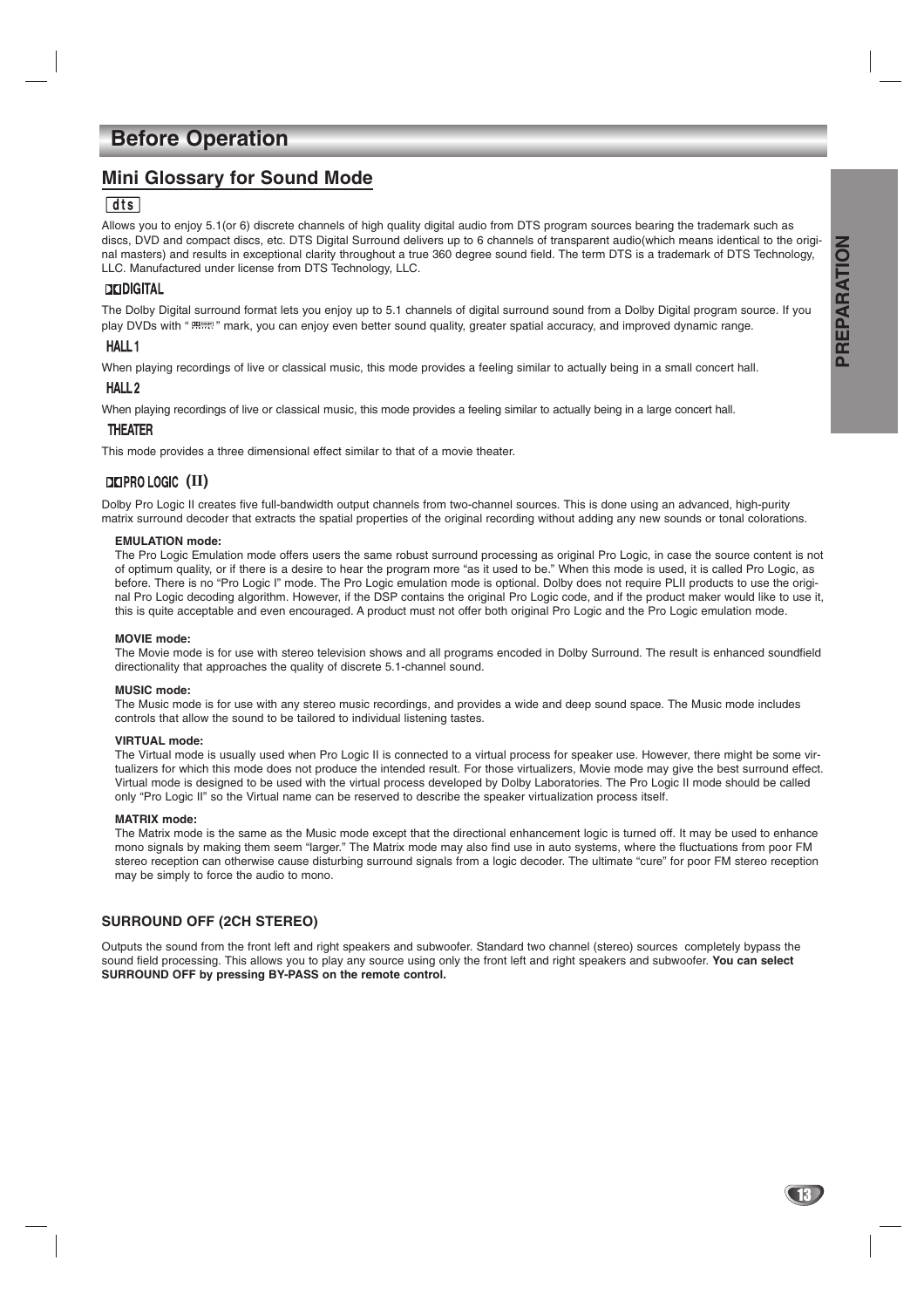### **Sound Mode (Except AM)**

You can enjoy surround sound simply by selecting one of the pre-programmed sound fields according to the program you want to listen to.

#### **When PCM indicator is only displayed in the display window:**

Each time you press the **SOUND MODE** button, sound modes are selected in the following order;

PRO LOGIC → HALL1 → HALL2 → THEATER

Each time you press DOPLII button, the Pro Logic II sound mode is changed in the following order;

 $PRO$  LOGIC  $\rightarrow$  EMULATION  $\rightarrow$  MOVIE  $\rightarrow$  MUSIC  $\rightarrow$  VIRTUAL  $\rightarrow$  MATRIX

# **ip**

You can select SURROUND OFF (2CH STEREO) mode by pressing BY-PASS button.

#### **When DVD is inserted.**

You can change the DVD sound mode of DVD (Dolby Digital, DTS, PRO LOGIC, etc) by pressing the **AUDIO** button on the remote during playback.

Although the DVD contents differ from disc to disc, the following explains the basic operation when this feature is used. Each time you press the **AUDIO** button, the DVD sound modes are changed in the following order;

 $\Box$ DDIGITAL  $\rightarrow$  dts  $\rightarrow$  DODIGITAL  $_{\text{and}}$  DOPRO LOGIC

#### **When DVD is inserted and PRO LOGIC indicator lights.**

Each time you press the DOPLII button, Pro Logic sound modes are selected in the following order;

EMULATION → MOVIE → MUSIC → VIRTUAL → MATRIX

# **ip**

You can set PRO LOGIC mode to Off (2CH STEREO) by pressing BY-PASS button, the PRO LOGIC indicator disappears.

#### **For your reference**

- **• The DVD Receiver memorizes the last mode settings for each source individually.**
- **• You can identify the encoding format of program software by looking at its packaging.**
	- Dolby Digital discs are labeled with the man logo. - Dolby Surround encoded programs are labeled with the **Department** logo.
	- DTS Digital Surround discs are marked with DTS.

### $\overline{M}$ ote

When you play sound tracks with 96kHz sampling frequency, the output signals will be converted to 48kHz (sampling frequency).

### **Sound Level**

You can set the sound level of the desired channel.

#### **Press LEVEL.**

The level indicator will appear in the display window.

Use  $\triangleleft$  **/ to select a desired speaker to set.** 

Each time you press the  $\blacktriangleleft / \blacktriangleright$  button, speakers are selected in the following order;

FL (Front Left)  $\rightarrow$  C (Center)  $\rightarrow$  FR (Front Right)  $\rightarrow$ SR (Surround Right)  $\rightarrow$  SL (Surround Left)  $\rightarrow$ 

 $SW$  (Subwoofer)  $\rightarrow$  FL (Front Left)

**•** In the 2 channel stereo mode, you can only select the SW (Subwoofer).

**4** Use **A**/▼ to adjust the sound level of the select-<br> **L** ad channel (-6dB = +6dB) **ed channel. (-6dB ~ +6dB)**

4 **Repeat step 2-3 and adjust the sound level of the other channels.**

5**If level settings are complete, press LEVEL.**

### **Test Tone**

This function allows you can easily adjust the sound balance of the speakers from the listener's position.

- 1 **Select the test tone mode by pressing TEST TONE.**
	- A hiss noise comes out for 2 seconds from each speakers in the following order; FL (Front Left)  $\rightarrow$  C (Center)  $\rightarrow$  FR (Front Right)  $\rightarrow$

SR (Surround Right) → SL (Surround Left) →  $SW$  (Subwoofer)  $\rightarrow$  FL (Front Left)

- 2 **You can adjust the sound level during operating** the test tone, first press LEVEL then press  $\blacktriangle/\blacktriangledown$ **buttons, so that all speaker's sound level is same from the listener's position.**
	- During operating the test tone, if you adjust the sound level, it will be paused in the current speaker channel.

If setting is complete, press TEST TONE.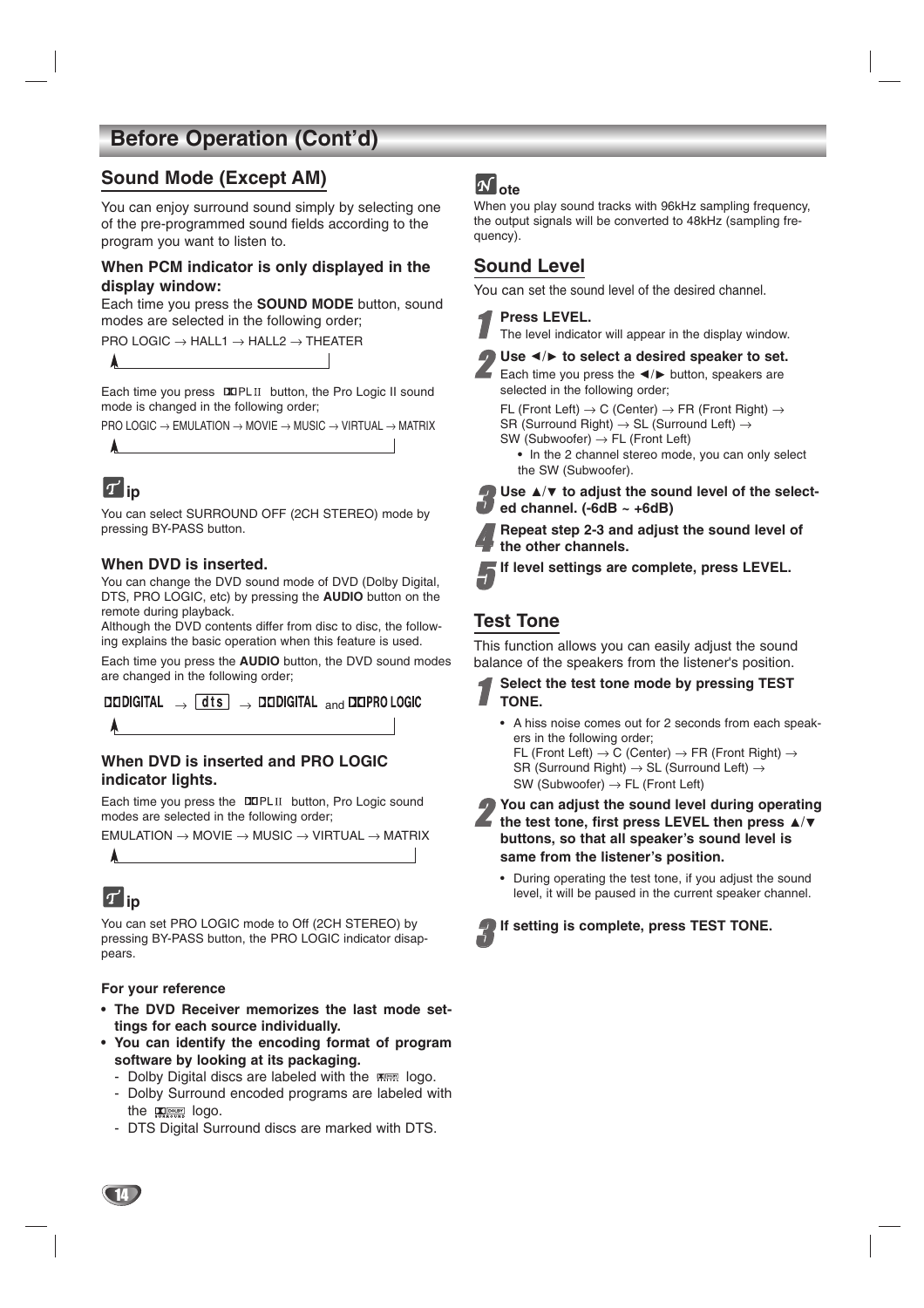#### **Speaker Sound Delay Time Setting**

In Dolby Digital or Dolby Pro Logic mode it is assumed that the distance from the listener to each of the speakers is equal. If not, then set the delay times of the center or rear speakers so that the sound will be heard simultaneously by the listener.

The interval from the speakers to the listener. If the distance from the listener to each speaker is the same, in the Dolby Digital and Dolby Pro Logic mode, the delay time of each speakers is as follows.

#### **In Dolby Digital mode**

Center delay time : 0 ms Rear delay time: 5 ms

#### **In Dolby Pro Logic mode**

Center delay time : cannot set

Rear delay time : 15-30 ms

If the rear delay time is set in Dolby Digital mode, in the Dolby Pro Logic mode, the delay time is set automatically.

The delay time is 1 ms per 30 cm.

If the center and rear speakers are further than the front speakers from the listener, the delay time will be at minimum.



#### **Surround delay time setting**

If the distance of DS is equal to or longer than the DF in the left figure, set the Surround Delay Time as 0 ms. Otherwise, change the setting according to the table below.

Ex) If the distance from front speakers to the listener is 3 m and from rear speakers from the listener is 1.5 m, in the Dolby Digital mode, the rear delay time is 5 ms. 3 m (DF) - 1.5 m (DS) = 1.5 m (B) 1.5 m (B) = 150 cm  $/$  30 cm = 5 ms

In Dolby Pro Logic II (Surround delay time):

- $\bullet$  Emulation: 10  $\sim$  25 ms
- Movie: 10 ~ 25 ms
- Music: 0 ~ 15 ms
- Virtual: cannot set
- Matrix: 0 ~ 15 ms

#### **Center delay time setting (Dolby Digital mode only)**

If the distance of DF is equal to the distance of DC in the figure shown above, set the Center Delay Time as 0 ms. Otherwise, change the setting according to the following table.

Ex) If the distance from the front speakers to the listener is 3 m and from the center speaker to the listener is 2.4 m, the center delay time is 2 ms.

 $3 \text{ m}$  (DF) - 2.4 m (DC) = 60 cm (A) 60 cm (A)  $/$  30 cm = 2 ms

### **Setting the Delay Time in Dolby Digital and Dolby Pro Logic (II) mode**

#### **Press DELAY.**

The current surround delay time appears in the display window.

You can select center delay time by pressing  $\blacktriangleleft/\blacktriangleright$ in the Dolby Digital mode only.

Press **A/** $\Psi$  to change the delay time.

#### If setting is complete, press DELAY.

### **ote**

You can adjust the center delay time only in the Dolby Digital mode and its delay time appears.

#### **Center Width (MUSIC mode of Dolby Pro Logic II only)**

This control allows center-channel sounds to be positioned between the center speaker and the left/right speakers over a range of eight steps. Step "3" uses a combination of all three front speakers to give the best vocal imaging and most seamless soundstage presentation, and is recommended for most recordings. Step "0" places all center sound in the center speaker. Step "7" places all center sound equally in the left/right speakers, just as in conventional stereo.

#### **DIMENSE (MUSIC mode of Dolby Pro Logic II only)**

This control allows the user to gradually adjust the soundfield either towards the front or the rear. This can be useful to help achieve the desired balance from all the speakers with certain recordings that may contain either too much or too little spatial effect. Step "0" is the recommended setting, which has no effect on the sound. Steps 1, 2, and 3 gradually move the sound forward, and steps –1, –2, and –3 move the sound towards the surrounds.

#### **PANORAMA (MUSIC mode of Dolby Pro Logic II only)**

This control extends the front stereo image to include the surround speakers for an exciting "wraparound" effect with side-wall imaging. It is particularly effective for recordings which have strong left- or right-channel elements in the mix, as these are detected and accentuated by the Panorama process.

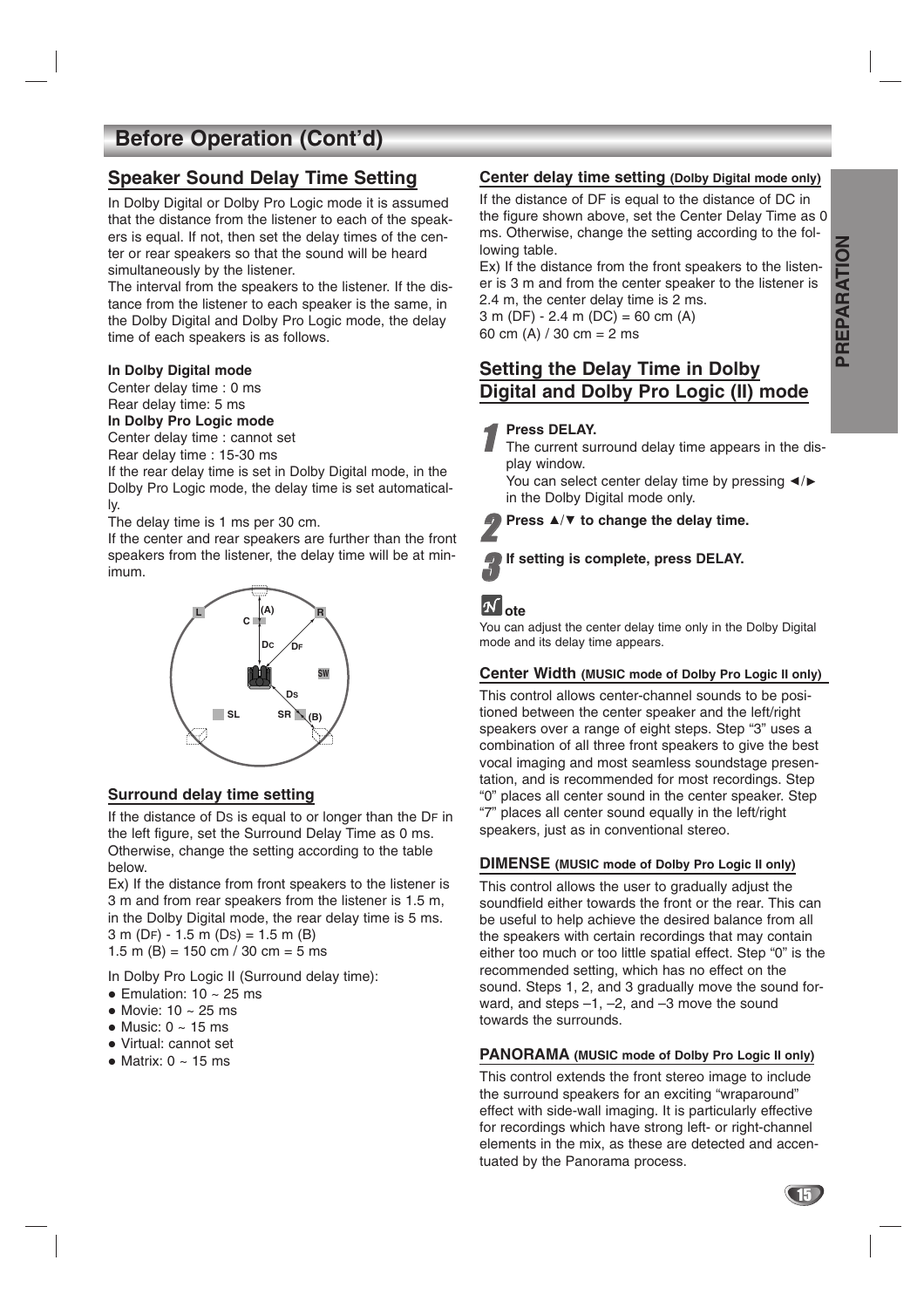### **Caution:**

Before using the remote control, press the **DVD** or **TV** button to select the device to be operated.

### **General Explanation**

This manual gives the basic instructions for operating the DVD Receiver. Some DVDs require specific operation or allow only limited operation during playback. When this occurs, the symbol  $\Diamond$  appears on the TV screen, indicating that the operation is not permitted by the DVD Receiver or is not available on the disc.

### **On-Screen Display**

The general playback status can be displayed on the TV screen. Some items can be changed on the menu.

### **On-screen display operation**

**Press DISPLAY during playback.** 

**Press 4 or**  $\triangledown$  **to select an item.**<br>The selected item will be highlighted.

#### **4)** Press ◀ or ► to change the setting of an item. The number buttons can be also be used for setting numbers (e.g., title number). For some functions, press ENTER to execute the setting.

#### **Temporary Feedback Field Icons**

| $\mathfrak{D}$ TITLE | <b>Repeat Title</b> |  |
|----------------------|---------------------|--|
|----------------------|---------------------|--|

|  | $\bigotimes$ CHAPT |  | <b>Repeat Chapter</b> |
|--|--------------------|--|-----------------------|
|--|--------------------|--|-----------------------|

- Repeat A-B **P** A B
- Repeat Off **OFF**
- **The Co** Resume play from this point
- $\circ$ Action prohibited or not available

### **otes**

- Some discs may not provide all of the features on the on-screen display example shown below.
- If no button is pressed for 10 seconds, the on-screen display disappears.

#### **DVD**

| <b>Items</b>                                       |                                   | <b>Function</b> (Use $\triangle$ / $\blacktriangledown$ to select desired item)                                 | <b>Selection Method</b>                                                   |
|----------------------------------------------------|-----------------------------------|-----------------------------------------------------------------------------------------------------------------|---------------------------------------------------------------------------|
| <b>Title Number</b>                                | $\mathbf T$<br>1/3                | Shows the current title number and total number of<br>titles, and skip to the desired title number.             | $\blacktriangleleft$ / $\blacktriangleright$ , or<br>Numeric, ENTER       |
| <b>Chapter Number</b>                              | 1/12                              | Shows the current chapter number and total number of<br>chapters, and skips to the desired chapter number.      | $\blacktriangleleft$ / $\blacktriangleright$ , or<br>Numeric, ENTER, SKIP |
| Time search                                        | 0:16:57                           | Shows the elapsed playing time, and<br>search the point by the elapsed time directly.                           | Numeric, ENTER                                                            |
| Audio language<br>and Digital Audio<br>Output mode | <b>ENG</b><br>Ŀ.<br>D D D<br>6 CH | Shows the current audio soundtrack language,<br>encoding method and channel number, and<br>changes the setting. | $\blacktriangleleft$ / $\blacktriangleright$<br><b>AUDIO</b>              |
| Subtitle language                                  | <b>OFF</b>                        | Shows the current subtitles language, and<br>changes the setting.                                               | $\blacktriangleleft$ / $\blacktriangleright$<br><b>S-TITLE</b>            |
| Angle                                              | 1/1                               | Shows the current angle number and total number of<br>angles, and changes the angle number.                     | $\blacktriangleleft$ / $\blacktriangleright$<br><b>ANGLE</b>              |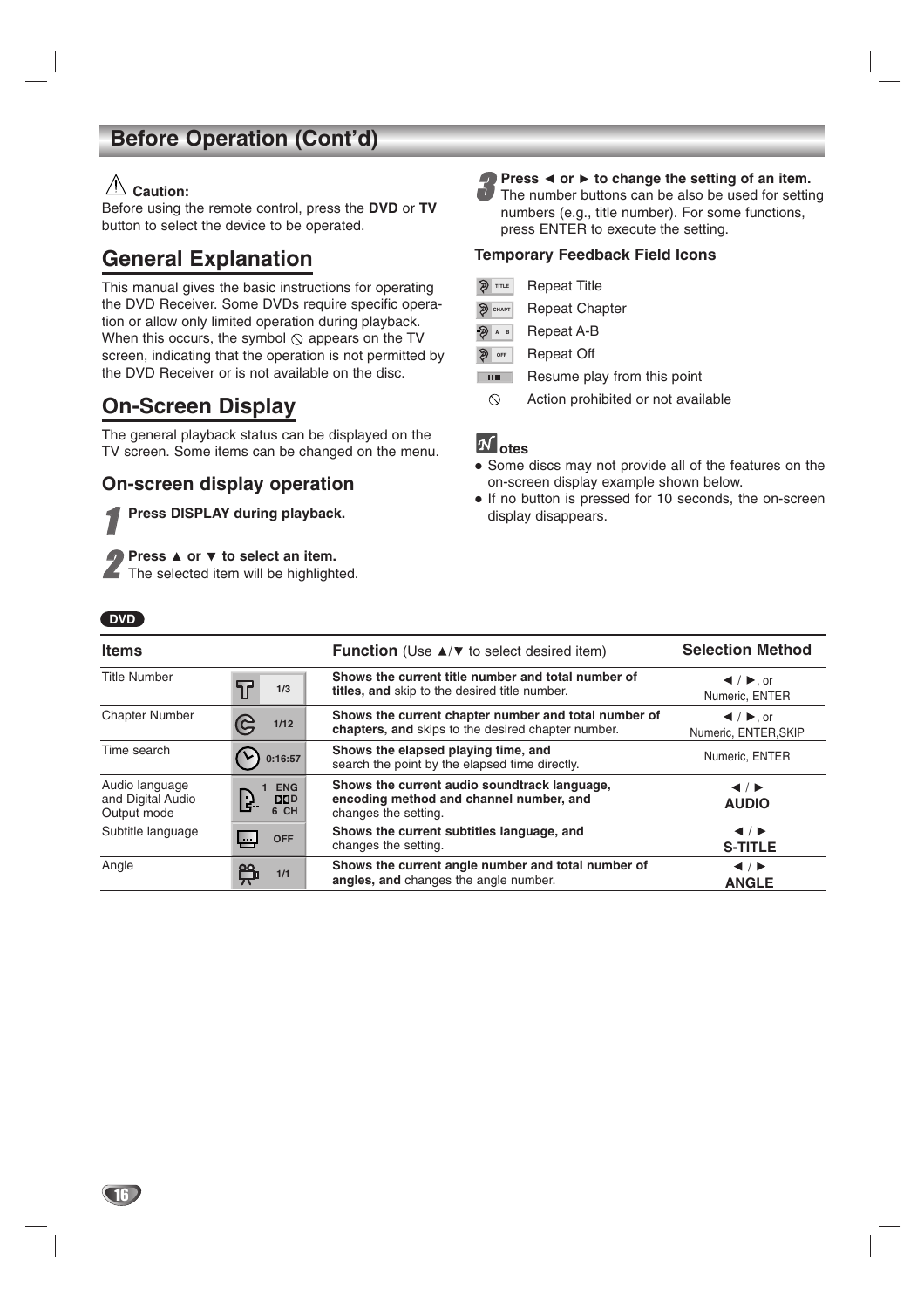### **Initial Settings**

You can set your own Personal Preferences on the player.

### **Initial Settings General Operation**

#### 1 **Press SETUP.**

The setup menu appears.

|     | Disc Audio              | Driginal       |
|-----|-------------------------|----------------|
| ( о | <b>Disc Subtitle</b>    | <b>English</b> |
|     | <b>Disc Menu</b>        | French         |
|     | Rating                  | German         |
| ⊕   | <b>Country Code</b>     | Spanish        |
|     | <b>TV Aspect</b>        | <b>Italian</b> |
|     | <b>Menu Language</b>    | Chinese        |
|     | <b>Progressive Scan</b> | Polish         |
|     |                         | Hungarian      |
|     |                         | <b>Russian</b> |
|     |                         | Other          |
|     |                         |                |

#### ■ Use **A/V** to select the desired option.

The screen will show the current setting for the selected item, as well as alternate setting(s).

#### While the desired item is selected, press  $\blacktriangleright$ . then  $\triangle$ / $\triangledown$  to select the desired setting.

4 **Press ENTER to confirm your** 

**selection.**

Some menu options require additional steps.

5 **Press SETUP, RETURN or PLAY to exit the setup menu.**

### **Language**

#### **Disc Language DVD**

Select a language for the disc's Menu, Audio and Subtitle.

**Original** : The original language set for the disc is selected. **Other** : To select another language, use number buttons to enter the corresponding 4-digit number according to the language code list on page 29. If you enter the wrong language code, press CLEAR.

|   | Disc Audio              | <b>VOriginal</b> |
|---|-------------------------|------------------|
| c | <b>Disc Subtitle</b>    | <b>English</b>   |
|   | <b>Disc Menu</b>        | <b>French</b>    |
|   | <b>Rating</b>           | German           |
| € | <b>Country Code</b>     | <b>Spanish</b>   |
|   | <b>TV Aspect</b>        | <b>Italian</b>   |
|   | <b>Menu Language</b>    | Chinese          |
|   | <b>Progressive Scan</b> | Polish           |
|   |                         | Hungarian        |
|   |                         | <b>Russian</b>   |
|   |                         | Other            |

#### **Menu Language**

Select a language for the setup menu. This is the menu you see when you press SETUP.

| G | Disc Audio<br><b>Disc Subtitle</b><br><b>Disc Menu</b><br>Rating<br><b>Country Code</b> | $\triangleright$ English<br>Spanish<br><b>French</b> |
|---|-----------------------------------------------------------------------------------------|------------------------------------------------------|
|   | <b>TV Aspect</b><br>Menu Language                                                       |                                                      |
|   | <b>Progressive Scan</b>                                                                 |                                                      |

### **Picture**

#### **TV Aspect DVD**

**4:3 Letterbox:** Select when a standard 4:3 TV is connected. Displays theatrical images with masking bars above and below the picture.

**4:3 Panscan:** Select when a standard 4:3 TV is connected. Displays pictures cropped to fill your TV screen. Either sides of the picture are cut off.

**16:9 Wide:** Select when a 16:9 wide TV is connected.

|   | Disc Audio              | $\sqrt{4:3}$ Letterbox |
|---|-------------------------|------------------------|
|   | <b>Disc Subtitle</b>    | 4:3 Panscan            |
|   | <b>Disc Menu</b>        | 16:9 Wide              |
|   | Rating                  |                        |
| G | <b>Country Code</b>     |                        |
|   | <b>TV Aspect</b>        |                        |
|   | <b>Menu Language</b>    |                        |
|   | <b>Progressive Scan</b> |                        |
|   |                         |                        |
|   |                         |                        |
|   |                         |                        |

#### **Progressive Scan** DVD

Progressive Scan Video provides the highest quality pictures with less flickering.

If you are using the COMPONENT VIDEO OUT/ PROGRESSIVE SCAN jacks, but are connecting the DVD Player to a standard (analog) television, set Progressive Scan to Off.

If you are using the Component Video jacks for connection to a TV or monitor that is compatible with a progressive scan signal, set Progressive Scan to On.

|   | Disc Audio              | Off         |
|---|-------------------------|-------------|
|   | <b>Disc Subtitle</b>    | $\sqrt{On}$ |
|   | <b>Disc Menu</b>        |             |
|   | Rating                  |             |
| ¢ | <b>Country Code</b>     |             |
|   | <b>TV Aspect</b>        |             |
|   | Menu Language           |             |
|   | <b>Progressive Scan</b> |             |
|   |                         |             |
|   |                         |             |
|   |                         |             |

### **otes**

– Progressive Scan only works when the VIDEO OUT-PUT switch on the rear panel is set to COMPO-NENT/PROGRESSIVE SCAN.

## **Caution**

Once the setting for progressive scan output is entered, an image will only be visible on a progressive scan compatible TV or monitor. If you set Progressive Scan to On in error, you must reset the unit. Press STOP to stop any disc that is playing. Next, press STOP again and hold it for five seconds before releasing it. The video output will be restored to the standard setting, and a picture will once again be visible on a conventional analog TV or monitor.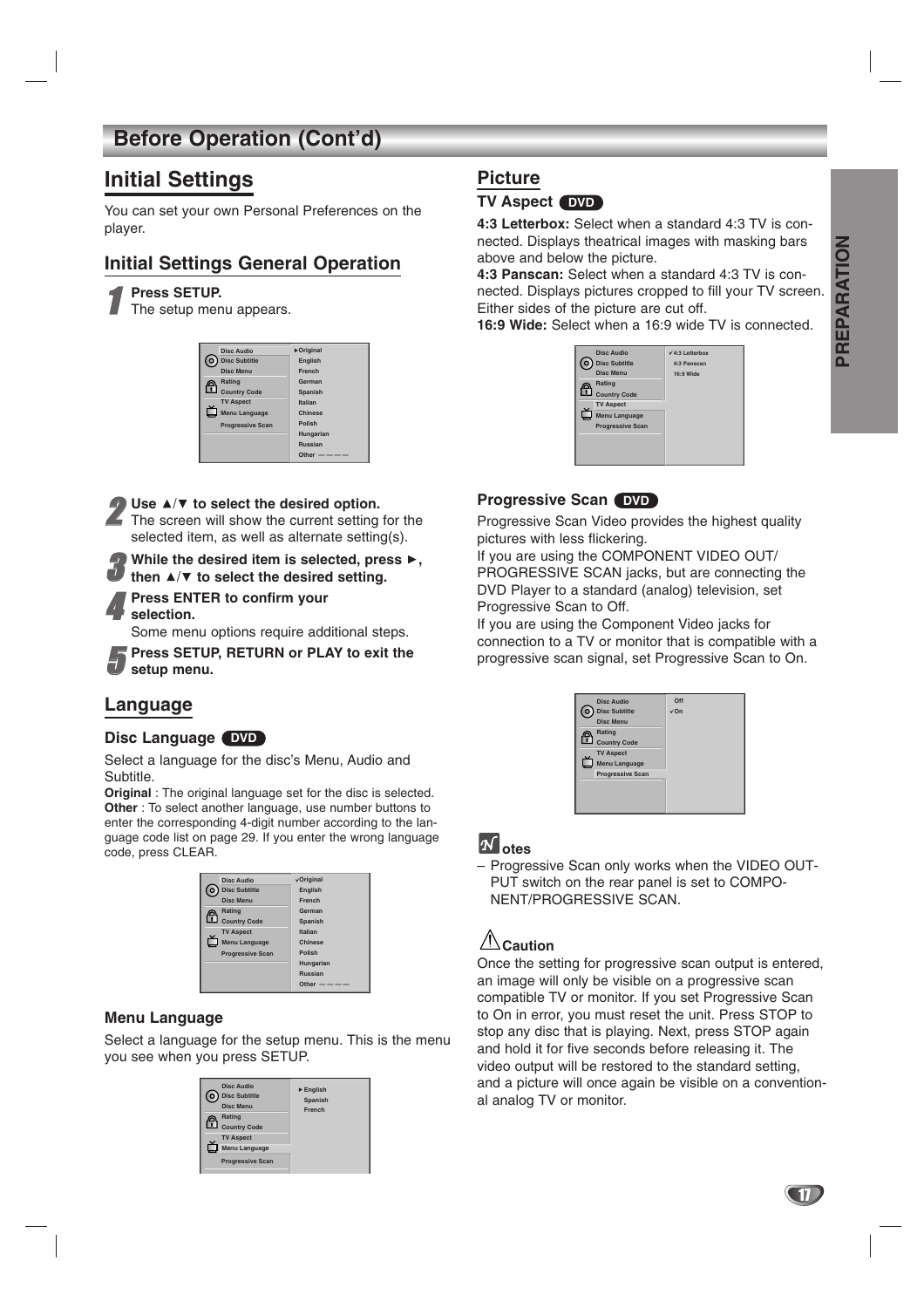### **Parental Control**

#### **Rating DVD**

Movies on DVDs may contain scenes not suitable for children. Therefore, discs may contain Parental Control information that applies to the complete disc or to certain scenes on the disc. These scenes are rated from 1 to 8, and alternatively, more suitable scenes are available for selection on some discs. Ratings are country dependent. The Parental Control feature allows you to prevent discs from being played by your children or to have certain discs played with alternative scenes.

|   | <b>Disc Audio</b>       | 8                            |
|---|-------------------------|------------------------------|
|   | <b>Disc Subtitle</b>    | $\overline{7}$               |
|   | <b>Disc Menu</b>        | 6                            |
|   | Rating                  | 5                            |
| ⊕ | <b>Country Code</b>     | $\overline{a}$               |
|   | <b>TV Aspect</b>        | $\overline{a}$               |
|   | Menu Language           | $\overline{2}$               |
|   | <b>Progressive Scan</b> |                              |
|   |                         | $\blacktriangleright$ Unlock |
|   |                         | Change                       |
|   |                         |                              |
|   |                         |                              |

1 **Select "Rating" on the Setup menu using the**  and  $\nabla$  buttons.

While "Rating" is selected, press  $\blacktriangleright$ .

#### 3 **When you have not entered a password yet;**

Enter a 4-digit password using the numerical buttons to create a personal 4-digit security password, then press ENTER. And enter the 4-digit password again and press ENTER to verify.

**When you have already entered a password;**  Enter a 4-digit password using the numerical buttons to confirm the personal 4-digit security password, then press ENTER.

If you make a mistake before pressing ENTER, press CLEAR and enter 4-digit security password again.

Select a rating from 1 to 8 using the  $\triangle$ / $\triangledown$  but**tons. One (1) has the least playback restrictions. Eight (8) has the most playback restrictions.** *Unlock: If you select Unlock, Parental Control is*

*not active. The disc will play in full. Ratings 1 to 8: Some discs contain scenes not suitable for children. If you set a rating for the player, all disc scenes with the same rating or lower will be played. Higher rated scenes will not be played unless an alternative scene is available on the disc. The alternative must have the same rating or a lower one. If no suitable alternative is found, playback will stop. You must enter the 4-digit password or change the rating level in order to play the disc.*

5 **Press ENTER to confirm your rating selection, then press SETUP to exit the menu.**

#### **Country Code DVD**

Enter the code of a country/area whose standards were used to rate the DVD video disc, referring to the list (See "Country Code List", page 30.).

| Disc Audio              | Code Set |
|-------------------------|----------|
| <b>Disc Subtitle</b>    | $U$ S    |
| <b>Disc Menu</b>        |          |
| Rating                  |          |
| Country Code            |          |
| <b>TV Aspect</b>        |          |
| Menu Language           |          |
| <b>Progressive Scan</b> |          |
|                         |          |
|                         |          |
|                         |          |

**Select Country Code using the ▲ / ▼ buttons on the setup menu.** 

While Country Code is selected, press  $\blacktriangleright$ .

- 3 **Follow step 3 of "Rating" on left.**
- Select the first character using the  $\triangle/\nabla$  buttons.



**Shift the cursor using**  $\triangleleft/\triangleright$  **buttons and select**<br>The second character using  $\triangleleft/\triangleright$  buttons the second character using  $\blacktriangle/\blacktriangledown$  buttons.



6 **Press ENTER to confirm your country code selection, then press SETUP to exit the menu.**

### $\mathbf{\mathcal{N}}$  ote

Confirmation of the 4-digit password is necessary when the code is changed (see "Changing the 4-digit code" below ).

#### **Changing the 4-digit code**

- **1** Follow steps 1-2 as shown above to the left (Rating).
- **2** Enter the old code, then press ENTER.
- **3** Select Change using the ▲/▼ buttons then press ENTER.
- **4** Enter the new 4-digit code, then press ENTER.
- **5** Enter exactly the same code a second time and verify by pressing ENTER.
- **6** Press SETUP to exit the menu.

#### **If you forget your 4-digit code**

If you forget your password, to clear the current password, follow the procedure below.

- **1** Press SETUP to display the setup menu.
- **2** Use the Number buttons to enter the 6-digit number "210499."

The 4-digit password is cleared.

**3** Enter a new code as shown above to the left (Rating).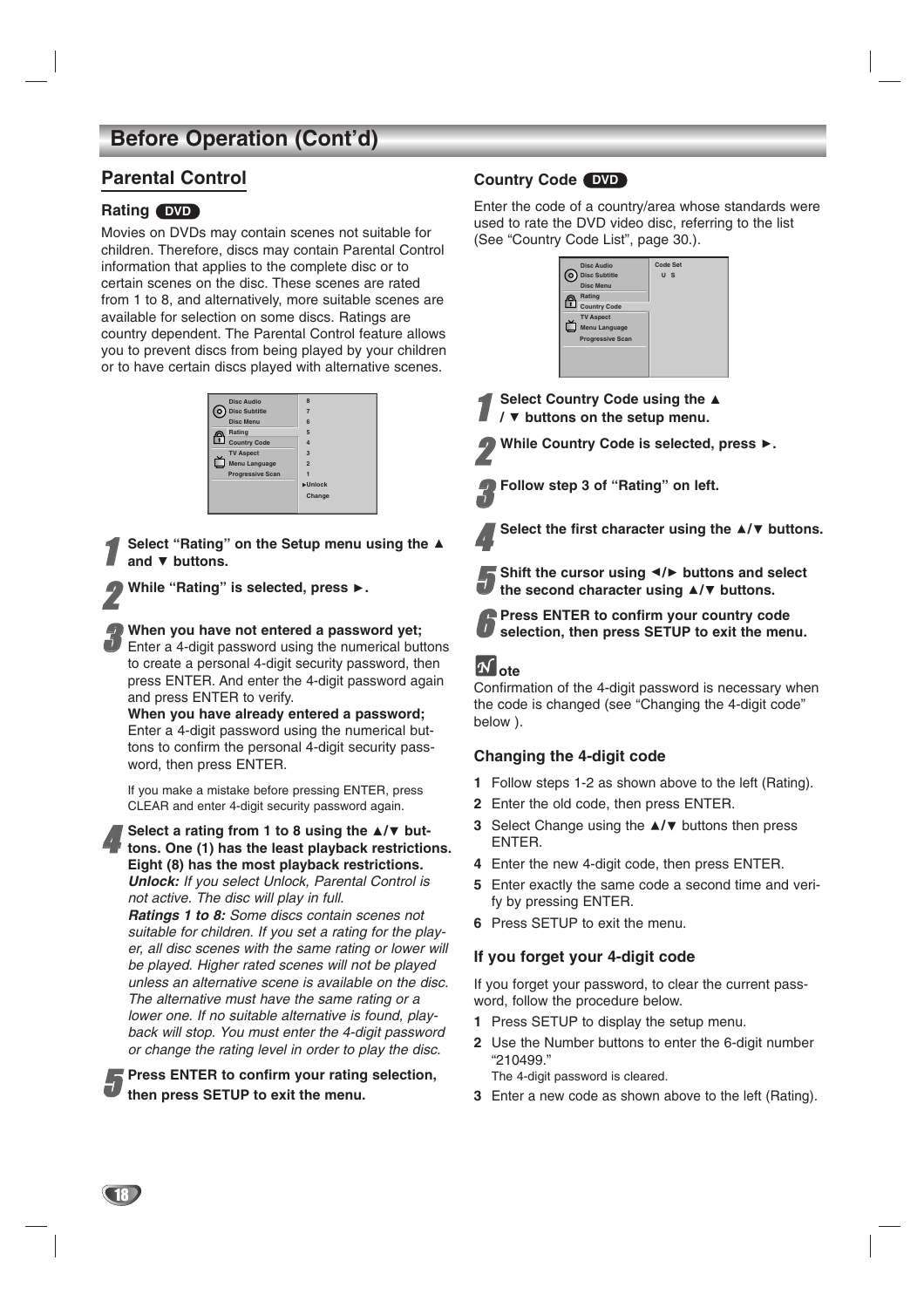### **Operation with Radio**

### **Presetting Radio Stations**

You can preset 30 stations for FM and AM. Before tuning, make sure that you have turned down the volume to the minimum.



2 **And then every time you press FM/AM, FM and AM change alternately.**

**P** Press and hold TUNING/SKIP  $\blacktriangleleft \blacktriangleleft \blacktriangleleft \diamond \blacktriangleright \blacktriangleright \blacktriangleright \diamond$  on the front panel for about two seconds until **the frequency indication starts to change, then release.**

Scanning stops when the DVD Receiver tunes in a station. "TUNED" and "STEREO" (for stereo program) appear in the display window.

## *M* ote

**"**Tuned" only appears when the signal is FM and stereo.

**Press MEMORY.**<br>A preset number will flash in the display window.

Press TUNING/SKIP or  $\blacktriangleleft$  44 or  $\blacktriangleright$   $\blacktriangleright$   $\blacktriangleright$  on the **front panel to select the preset number.**

6 **Press MEMORY again.** The station is stored.

7 **Repeat steps 3 to 6 to store other stations.**

#### **To tune in a station with a weak signal**

Press TUNING/SKIP or  $\blacktriangleleft \blacktriangleleft$  or  $\blacktriangleright \blacktriangleright \blacktriangleright \blacktriangleright$  repeatedly in step 3 to tune in the station manually.

#### **To clear all the memorized stations**

Press and hold MEMORY for about three seconds and "CLEAR ALL" appears in the display window and then press MEMORY again, the stations are cleared.

# $\mathbf{\mathcal{N}}$  ote

If all stations have already been entered, FULL message will appear in the display window for a moment and then a preset number will flash. To change the preset number, follow the steps 5-6 as above.

## **Listening to the Radio**

Preset radio stations in the DVD receiver's memory first (see "Presetting radio stations" on the left side).

Press FM/AM until AM or FM appears in the dis**play window.**

The last received station is tuned in.



**Press PRESET 44/PP** repeatedly to select a **preset station.**

Each time you press the button, the DVD receiver tunes in one preset station at a time.

3 **Adjust the volume by rotating VOLUME on the front panel or by pressing VOLUME + or - on the remote control repeatedly.**

#### **To turn off the radio**

Press POWER to turn the DVD receiver off or select another function mode (DVD/CD, VIDEO 1 or VIDEO 2).

#### **To listen to non-preset radio stations**

- Use manual or automatic tuning in step 2.
- For manual tuning, press TUNING/SKIP **I<4 <for**  $\blacktriangleright\blacktriangleright\blacktriangleright\blacktriangleright$  on the front panel repeatedly.
- For automatic tuning, press and hold TUNING/SKIP **EXECUTE:** FOR A FOR about two seconds on the front panel.

#### **For your reference**

- **If an FM program is noisy**

Press MONO/ST. on the front panel so that "STEREO" disappears in the display window. There will be no stereo effect, but the reception will improve. Press the button again to restore the stereo effect.

 $\bullet$  To improve reception Realign the antenna.

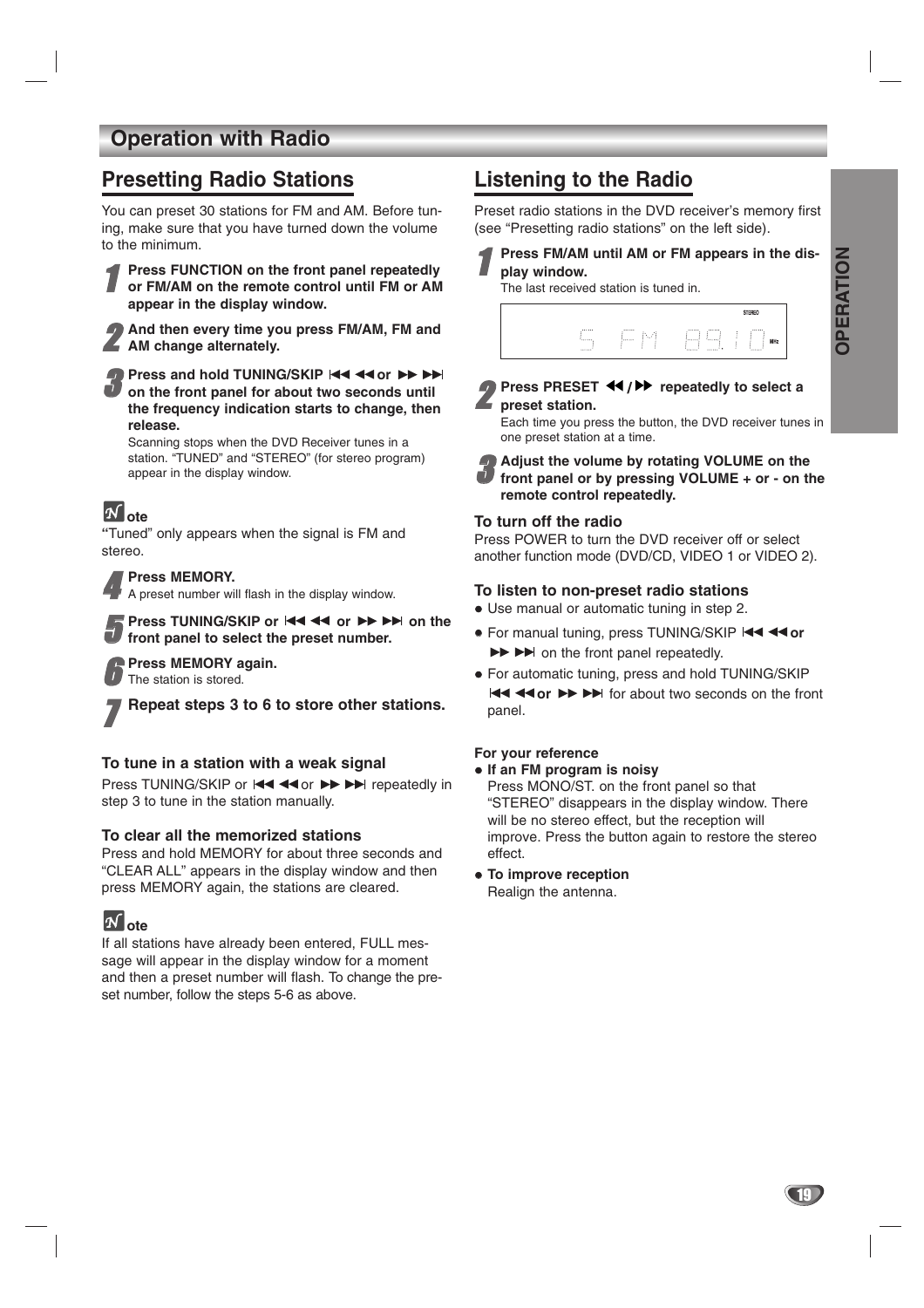## **Operation with Radio (Cont'd)**

### **Sleep Timer Setting**

You can set the DVD receiver to turn off automatically at a specified time.

**1 Press SLEEP to set the desired sleep time.**<br>The SLEEP indicator and sleep time appears in the display window.

#### 2 **Each time you press SLEEP the setting changes**  $\blacktriangle$  in the following order.

SLEEP  $120 \rightarrow 90 \rightarrow 60 \rightarrow 50 \rightarrow 40 \rightarrow 30 \rightarrow 20 \rightarrow 10 \rightarrow$ OFF

### **otes**

- **You can check the time remaining before the DVD receiver turns off.**

Press SLEEP. The remaining time appears in the display window.

### **Dimmer**

This function will appear in the display window and volume LED in power-on status. **Press the DIMMER repeatedly.**

### **Mute**

20

#### **Press MUTE to turn off the sound, press again to restore.**

For example, you can mute your unit to answer the telephone, "MUTE" indicator flashes in the display window.

#### **Using Headphone Jack**

Connect a stereo headphone plug  $($  $\emptyset$ 3.5mm) into the **PHONES connector**.

The speakers are automatically disconnected when you plug in headphones (not supplied).

### **Selecting Input Source**

You can use VCRs or other units connected to the VIDEO1, VIDEO2 connectors or Optical connector. Refer to the owner's manual supplied with the unit for further information on the operation.

#### **Press VIDEO1 or VIDEO2 repeatedly on the remote control to select the desired input source.**

Each time you press this button, the mode of the function changes in the following sequence:

- **VIDEO1 ANA:** for selecting the analog signal from VIDEO1 AUDIO IN (L/R) & VIDEO IN Connectors.
- **VIDEO1 DIG:** for selecting the digital signal from OPTICAL IN Connector.
- **VIDEO2 ANA:** for selecting the analog signal from VIDEO2 AUDIO IN (L/R) & VIDEO IN Connectors.
- **VIDEO2 DIG:** for selecting the digital signal from OPTICAL IN Connector.



• The Optical input function is available only when the other unit's Sampling Frequency is 32 ~ 48kHz.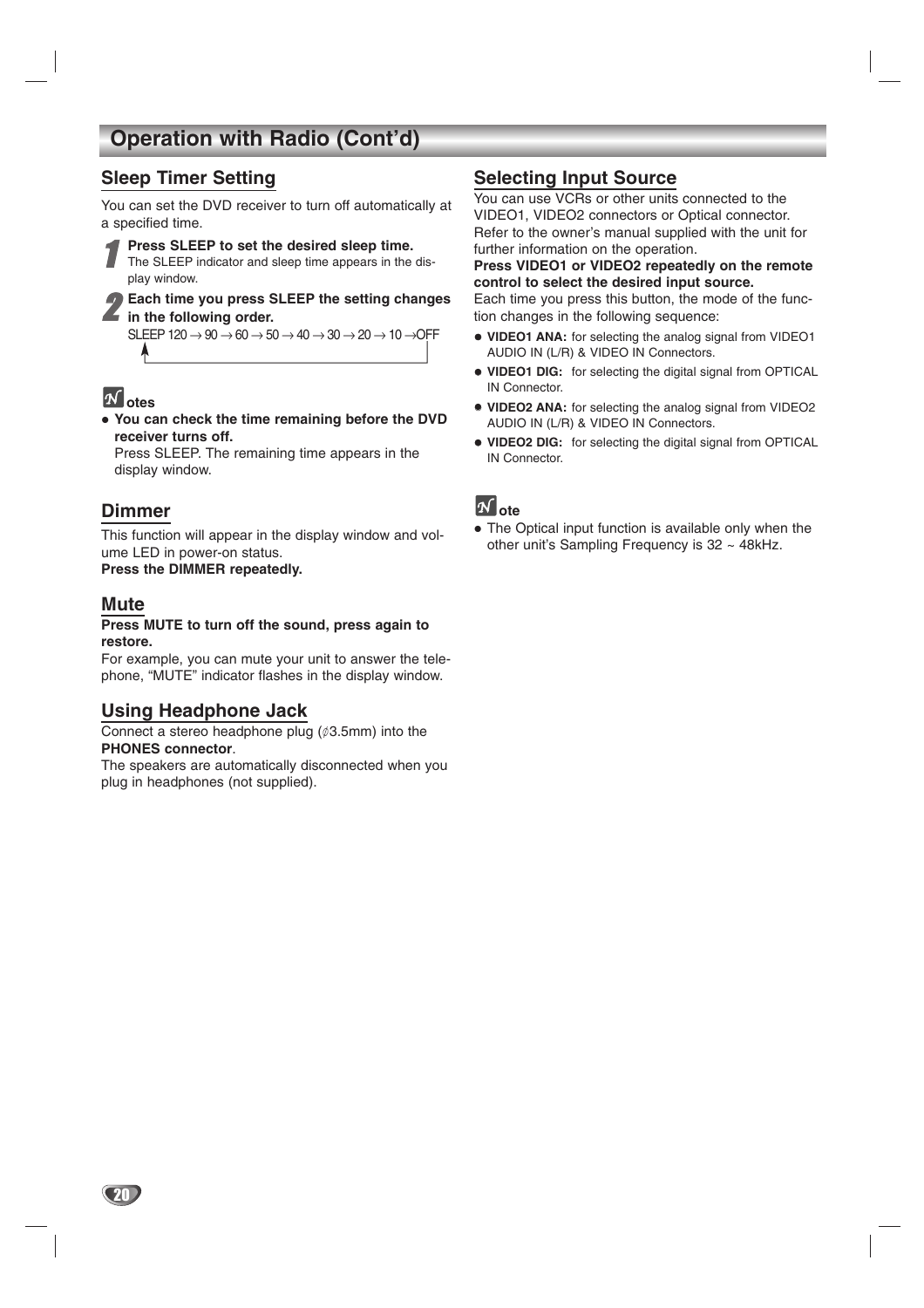### **Operation with DVD**

### **Playing a DVD**

### **Getting to play DVD**

- Switch on the TV and select the AV input source connected to the DVD receiver.
- When you want to enjoy the sound of discs or from the audio system, turn on the audio system and select the input source connected to the DVD receiver.

## Press OPEN/CLOSE to open the disc tray.

#### 2 **Load your chosen disc in the tray, with the label** *facing up.*

When a double-sided DVD is inserted, make sure the side you want to play is facing up.

#### **Press OPEN/CLOSE to close the tray.**

READING appears on the TV screen, and playback starts automatically. If playback does not start, press PLAY.

In some cases, the disc menu might appear instead.

### **When the menu screen is displayed**

The menu screen may be displayed first after loading a DVD which contains a menu.

### **DVD**

Use the  $\blacktriangle \blacktriangleright \blacktriangle \blacktriangleright$  buttons to select the title/chapter you want to view, then press ENTER to start playback. Press TITLE or MENU to return to the menu screen.

### **otes**

- If Parental Control is set and the disc is not within the Rating settings (not authorized), the 4-digit code must be entered and/or the disc must be authorized (see "Parental Control", on page 18).
- DVDs may have a region code.
- Your player will not play discs that have a region code different from your player. The region code for this player is 1 (one).

### **General Features**

### $\boldsymbol{N}$  ote

Unless stated, all operations described are based on remote control use. Some operations can be carried out using the setup menu.

### **Moving to another TITLE DVD**



When a disc has more than one title, you can move to another title as follows:

• Press DISPLAY when playback is stopped, then press the appropriate numerical button (0-9) to select a title number.

### **Moving to another CHAPTER/TRACK**



When a title on a disc has more than one chapter or a disc has more than one track, you can move to another chapter/track as follows:

- Press SKIP I<< or >>I briefly during playback to select the next chapter/track or to return to the beginning of the current chapter/track.
- Press  $\blacktriangleleft$  twice briefly to step back to the previous chapter/track.
- To go directly to any chapter during DVD playback, press DISPLAY. Then, press ▲/▼ to select C (chapter). Then, enter the chapter/track number using the numerical buttons (0-9).

### **ote**

For two-digit numbers, press the buttons in rapid succession.

### **Slow Motion DVD**

- **1** Press SLOW SCAN + or during playback. The player will enter SLOW mode.
- **2** Use the SLOW SCAN + or to select the required speed:  $\triangleleft$  1/16,  $\triangleleft$  1/8,  $\triangleleft$  1/4 or  $\triangleleft$  1/2 (backward), or  $\mathbb{I}$  1/16,  $\mathbb{I}$  1/8,  $\mathbb{I}$  1/4 or  $\mathbb{I}$  1/2 (forward).
- **3** To exit slow motion mode, press PLAY.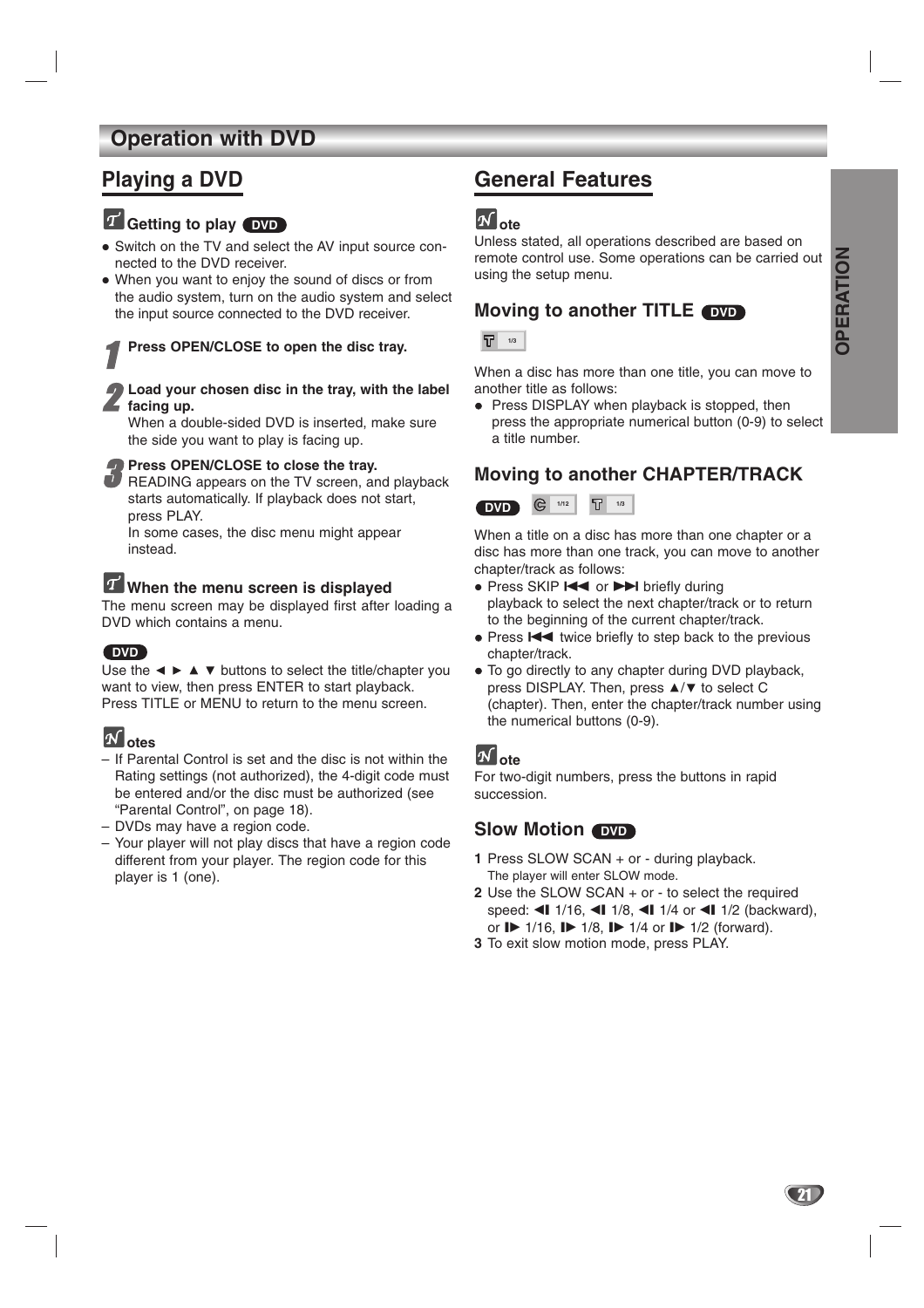### **Operation with DVD**

### **General Features (cont'd)**

#### **Still Picture and Frame-by-Frame Playback DVD**

- **1** Press PAUSE during playback. The player will now go into PAUSE mode.
- **2** You can advance the picture frame by frame by pressing PAUSE repeatedly on the remote control.

### Search **DVD**

- **1** Press and hold SKIP  $\blacktriangleleft$  or  $\blacktriangleright$  for about two seconds during playback.
- The player will now go into SEARCH mode.
- 2 Press and hold SKIP  $\blacktriangleleft$  or  $\blacktriangleright$  repeatedly to select the required speed:  $\blacktriangleleft$  X2,  $\blacktriangleleft$  X4,  $\blacktriangleleft$  X16,  $\blacktriangleleft$  X100 (backward) or  $\blacktriangleright\blacktriangleright$  X2,  $\blacktriangleright\blacktriangleright$  X4,  $\blacktriangleright\blacktriangleright$  X16,  $\blacktriangleright\blacktriangleright$  X100 (forward).
- **3** To exit SEARCH mode, press PLAY.

### **Repeat 
<b>DVD**

#### **CHAPT D** TITLE **D** TRACK

#### **DVD Video Discs - Repeat Chapter/Title/Off**

**1** To repeat the currently playing chapter, press REPEAT.

The Repeat Chapter icon appears on the TV screen.

**2** To repeat the title currently playing, press REPEAT a second time.

The Repeat Title icon appears on the TV screen.

**3** To exit Repeat mode, press REPEAT a third time. The Repeat Off icon appears on the TV screen.

### **Repeat A-B 
<b>DVD A**  $\cdot$  **A**  $\cdot$  **B**  $\cdot$  **B** OFF

To repeat a sequence in a title:

- **1** Press REPEAT A-B at your chosen starting point. A- appears briefly on the TV screen.
- **2** Press REPEAT A-B again at your chosen end point. A-B appears briefly on the TV screen, and the repeat sequence begins (a-b repeat appears on the player's display).
- **3** To cancel the sequence, press REPEAT A-B.

### $\bullet$  **C 0:16:57**  $\bullet$  **C 0:16:57**  $\bullet$

The Time Search function allows you to start playing at any chosen time on the disc.

- **1** Press DISPLAY during playback. The on-screen display appears on the screen. The Time Search box shows the elapsed playing time of the current disc.
- **2** Within 10 seconds, press  $\triangle/\nabla$  to select the Time Search icon in the on-screen display. The "-:--:--" appears in the Time Search box.
- **3** Within 10 seconds, use the numerical buttons to enter the required start time. Enter hours, minutes and seconds from left to right in the box. If you enter the wrong numbers, press CLEAR to remove the numbers you entered. Then enter the correct numbers.
- **4** Within 10 seconds, press ENTER to confirm the start time.

Playback starts from the selected time on the disc. If you enter an invalid time, playback will continue from the current point.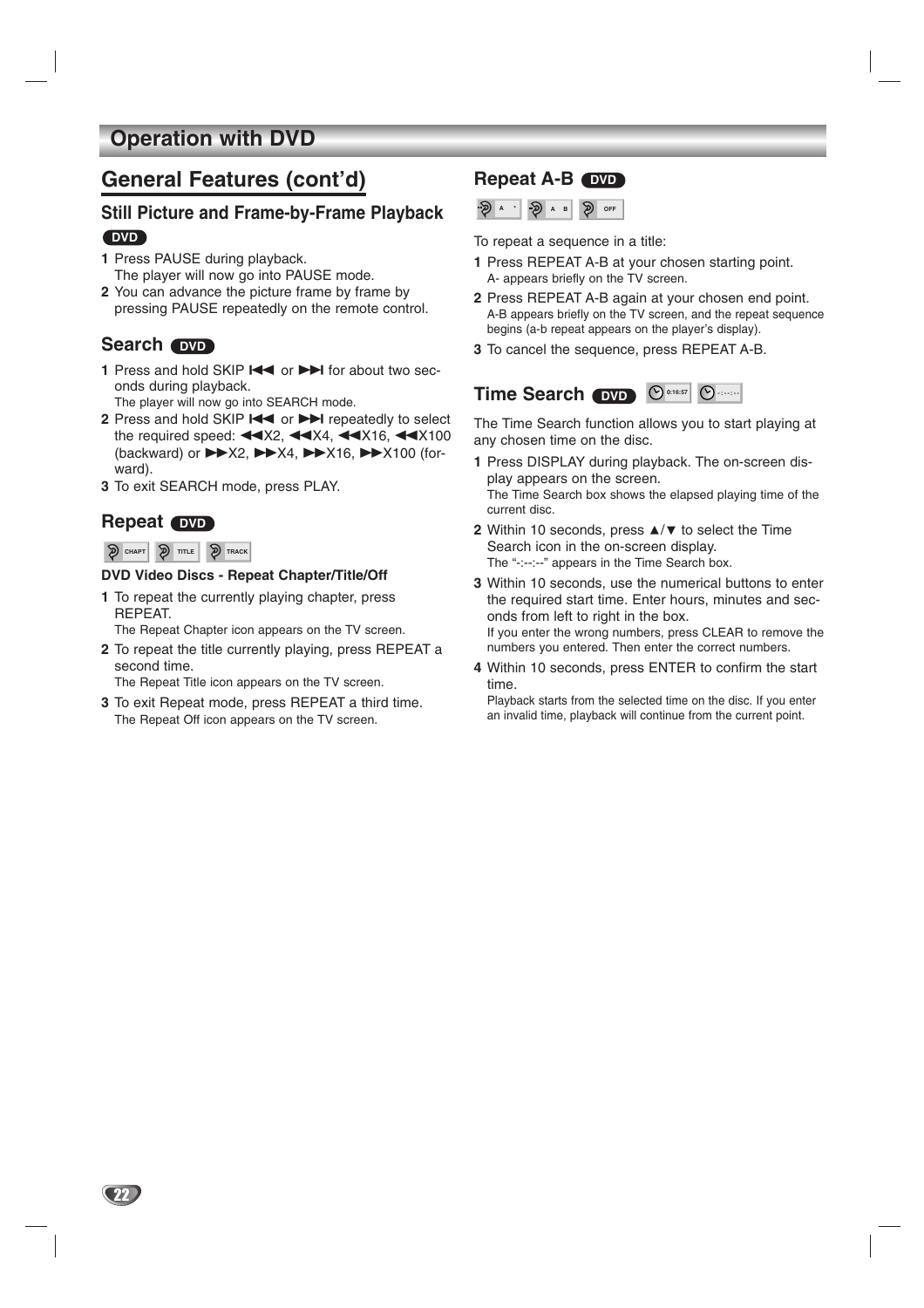### **Operation with DVD**

### **General Features (cont'd)**

### **Zoom DVD**

The Zoom function allows you to enlarge the video image and to move through the enlarged image.

- **1** Press ZOOM during playback or still playback to activate the Zoom function. If you press ZOOM repeatedly, the magnification level increases up to six times.
- **2** Use the  $\blacktriangle \blacktriangleright \blacktriangle \blacktriangleright$  buttons to move through the zoomed picture.
- **3** Press CLEAR to resume normal playback or return to the paused image.

### **otes**

- The zoom function may not work for some DVDs.
- The zoom function may not work on multi-angle

### scenes. **Marker Search DVD**

**9** 1/9 **9 MARKER SEARCH** 

You can start playback from a memorized point. Up to nine points can be memorized.

To enter a mark, follow these steps.

**1** During disc playback, press MARKER when playback reaches the spot that you want to memorize.

The Marker icon will appear on the TV screen briefly.

**2** Repeat step 1 to enter up to nine Marker points on a disc.

#### **To Recall a Marked Scene**

- **1** During disc playback, press SEARCH. The MARKER SEARCH menu will appear on the screen.
- **2** Within 10 seconds, press ◀/▶ to select a Marker number that you want to recall.
- **3** Press ENTER. Playback will start from the Marked scene.
- **4** To remove the MARKER SEARCH menu, press SEARCH.

#### **To clear a Marked Scene**

- **1** During disc playback, press SEARCH. The MARKER SEARCH menu will appear on the screen.
- **2** Use  $\triangleleft$  to select the Marker number that you want to erase.
- **3** Press CLEAR. The Marker number will be erased from the list.
- **4** Repeat steps 2 and 3 to erase additional Marker numbers.
- **5** To remove the MARKER SEARCH menu, press SEARCH.

### **Special DVD Features**  $\overline{\text{ow}}$

### **Checking the contents of DVD Video discs: Menus**

DVDs may contain menus that allow you to access special features. To use the disc menu, press MENU. Then, use the appropriate numerical button to select an option. Or, use the  $\blacktriangle \blacktriangleright \blacktriangle \blacktriangleright$  buttons to highlight your selection, then press ENTER.

### **Title Menu DVD**

#### **1** Press TITLE. If the current title has a menu, the menu will appear on the

- screen. Otherwise, the disc menu may appear. **2** The menu can list camera angles, spoken language
- and subtitle options, and chapters for the title.
- **3** To remove the title menu, press TITLE again.

### **Disc Menu DVD**

- **1** Press MENU.
- The disc menu is displayed.
- **2** To remove the disc menu, press MENU again.

### **Camera Angle DVD**  $\frac{44}{111}$

If the disc contains sequences recorded from different camera angles, the angle icon blinks on the display. You can then change the camera angle if you wish.

• Press ANGLE repeatedly during playback to select a desired angle.

The number of the current angle appears on the display.

### **Changing the Audio Language DVD**



Press AUDIO repeatedly during playback to hear a different audio language or audio track.



Press S-TITLE repeatedly during playback to see the different subtitle languages.

### **ote**

If  $\Diamond$  appears, the feature is not available on the disc.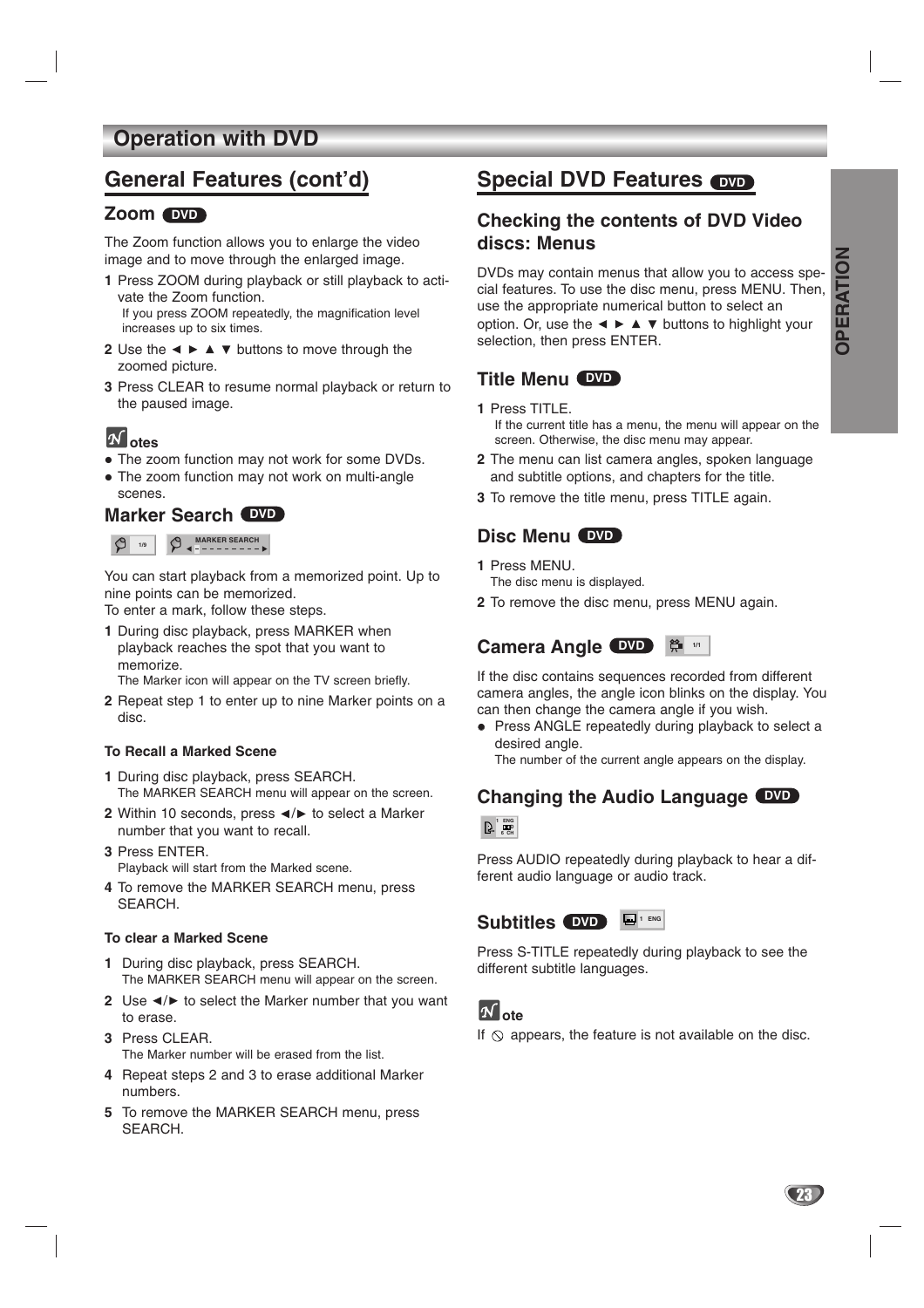### **Operation with Audio CD and MP3 Disc**

### **Playing an Audio CD and MP3 disc**

The DVD Receiver can play MP3 format recordings on CD-ROM, CD-R or CD-RW discs. Before playing MP3 recordings, read the notes of MP3

Recordings on page 26.

#### 1 **Insert a disc and close the tray.** The menu appears on the TV screen.



**Audio CD menu MP3 menu**

### **Use ▲/▼ to select a track then press PLAY.**

Playback starts.

During playback, the current track's elapsed playing time will appear on the display.

Playback will stop at the end of the disc.

To stop playback at any other time, press STOP.

### **Pause CD MP3**

- **1** Press PAUSE during playback.
- **2** To return to playback, press PLAY or press PAUSE again.

### **Moving to another Track CD MP3**

- Press SKIP I<< or >>I briefly during playback to go to the next track or to return to the beginning of the current track.
- Press SKIP.twice briefly to step back to the previous track.
- In case of audio CD, to go directly to any track, enter the track number using the numerical buttons (0-9) during playback.

### **Repeat TRACK/ALL/OFF CD MP3**

- **1** To repeat the track currently playing, press REPEAT. The Repeat Track icon appears on the menu screen.
- **2** To repeat all tracks of disc in the unit, press REPEAT a second time.

The Repeat All icon appears on the menu screen.

**3** To exit Repeat mode, press REPEAT a third time. The Repeat Off icon appears on the menu screen.

### **Search CD**

- **1** Press and hold SKIP  $\blacktriangleleft$  or  $\blacktriangleright$  for about two seconds during playback. The player will now go into SEARCH mode.
- **2** Press and hold SKIP  $\blacktriangleleft$  or  $\blacktriangleright$  repeatedly to select the required speed:  $\blacktriangleleft$  X2,  $\blacktriangleleft$  X4,  $\blacktriangleleft$  X8 (backward) or  $\blacktriangleright\!\!\!\blacktriangleright$ X2,  $\blacktriangleright\!\!\!\blacktriangleright$ X4,  $\blacktriangleright\!\!\!\blacktriangleright$ X8 (forward).
- **3** Search speed and direction are indicated on the menu screen.
- **4** To exit SEARCH mode, press PLAY.

### **ote**

- **The sound is muted during SEARCH mode.**

### Repeat A-B **CD**

To repeat a sequence.

**1** During disc playback, press REPEAT A-B at your chosen starting point.

The Repeat icon and "A -" appears on the menu screen.

- **2** Press REPEAT A-B again at your chosen end point. The Repeat icon and "A B" appears on the menu screen, and the sequence begins to play repeatedly.
- **3** To exit the sequence and return to normal play, press REPEAT A-B again. The Repeat icon and "OFF" appears on the menu screen.

### **Changing the Audio Channel CD**

Press AUDIO repeatedly during playback to hear a different audio channel (STEREO, LEFT or RIGHT).

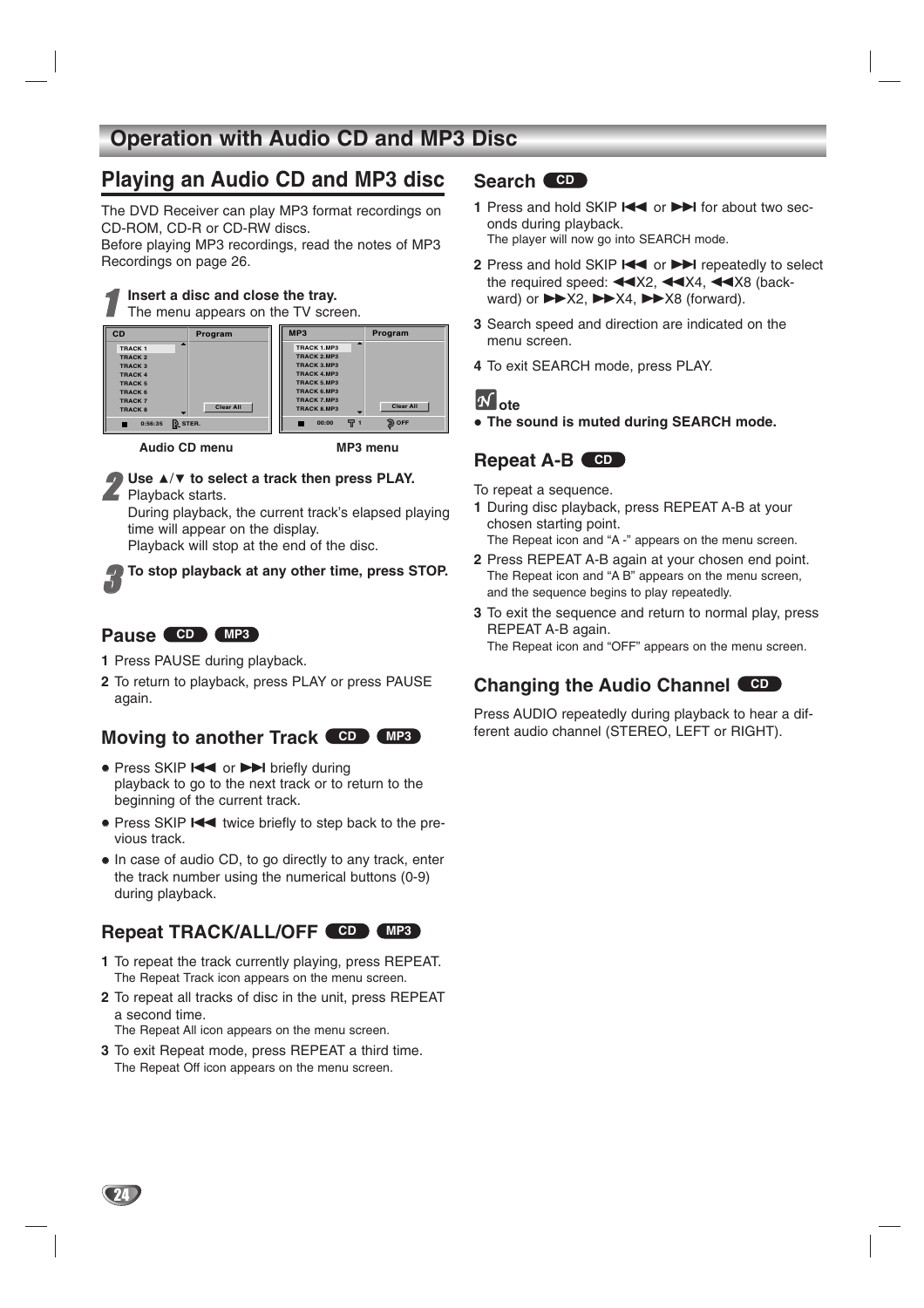### **Programmed Playback CD MP3**

### **Programmed Playback with Audio CD**

### **and MP3 Disc**

Program allows you to store your favorite tracks for a particular disc in the player memory.

Program can contain 32 tracks (Audio CD) or 60 tracks (MP3 disc).

1 **Insert the disc and close the tray.** The menu is displayed on the TV screen.

2 **Press PROGRAM during playback or in the stop k** mode to enter the Program Edit mode.

The mark will appear to the right of the word Program **E** on the right side of the menu screen.

## $M_{\text{ote}}$

Press PROGRAM to exit the Program Edit mode; the <sup>lamark</sup> will disappear.

Use **△/▼** to select a track then press ENTER to **place the selected track on the Program list.**

4 **Repeat step 3 to place additional tracks on the Program list.**

**Audio CD menu MP3 menu**

| CD                                                                                                                                 | Program                                                                            | 囸 | MP3                                                                                                                                                                   |     | Program<br>回                                                                               |
|------------------------------------------------------------------------------------------------------------------------------------|------------------------------------------------------------------------------------|---|-----------------------------------------------------------------------------------------------------------------------------------------------------------------------|-----|--------------------------------------------------------------------------------------------|
| <b>TRACK1</b><br><b>TRACK 2</b><br>TRACK 3<br><b>TRACK 4</b><br><b>TRACK5</b><br><b>TRACK 6</b><br><b>TRACK 7</b><br><b>TRACK8</b> | <b>TRACK 12</b><br><b>TRACK 8</b><br>TRACK 10<br><b>TRACK3</b><br><b>Clear All</b> |   | <b>TRACK 1.MP3</b><br><b>TRACK 2.MP3</b><br>TRACK 3.MP3<br><b>TRACK 4.MP3</b><br><b>TRACK 5.MP3</b><br><b>TRACK 6.MP3</b><br><b>TRACK 7.MP3</b><br><b>TRACK 8.MP3</b> |     | <b>TRACK 8.MP3</b><br>TRACK 2.MP3<br><b>TRACK 4.MP3</b><br>TRACK 3.MP3<br><b>Clear All</b> |
| <b>D.</b> STER.<br>0:56:35                                                                                                         |                                                                                    |   | 00:00                                                                                                                                                                 | 규 1 | <b>OFF</b>                                                                                 |

**Figure 3 Figure 1**<br>The programmed track you selected last is highlighted on the program list.

#### **Use ▲/▼ to select the track you want to start playing.**

Press TITLE to move to the next page. Press MENU to move to the previous page.

**7 Press PLAY to start.**<br>Playback begins in the order in which you programmed the tracks and "PROGRAM" appears on the menu screen. Playback stops after all of the tracks on the Program list have played once.

#### **Repeat Programmed Tracks**

- To repeat the track currently playing, press REPEAT. The Repeat Track icon appears on the menu screen.
- $\bullet$  To repeat all tracks of program list, press REPEAT a second time.
- The Repeat All icon appears on the menu screen.  $\bullet$ To exit Repeat mode, press REPEAT a third time.
- The Repeat Off icon appears on the menu screen.

#### **Erasing a Track from Program List**

**1** Press PROGRAM during playback or in the stop mode to enter the Program Edit mode.

The  $E$  mark will appear.

- **2** Press ▶ to move to the Program list.
- **3** Use **△/▼** to select the track that you wish to erase from the Program list.
- **4** Press CLEAR. The track will be erased from the Program list.

#### **Erasing the Complete Program List**

- **1** Follow steps 1-2 of "Erasing a Track from Program List" as above.
- **2** Use **△/▼** to select "Clear All", then press ENTER. The complete Program for the disc will be erased. The programs are also cleared when the disc is removed.

#### **To resume normal playback from programmed playback**

Press and hold PROGRAM for 3 seconds until "PROGRAM" indicator disappears in the display window.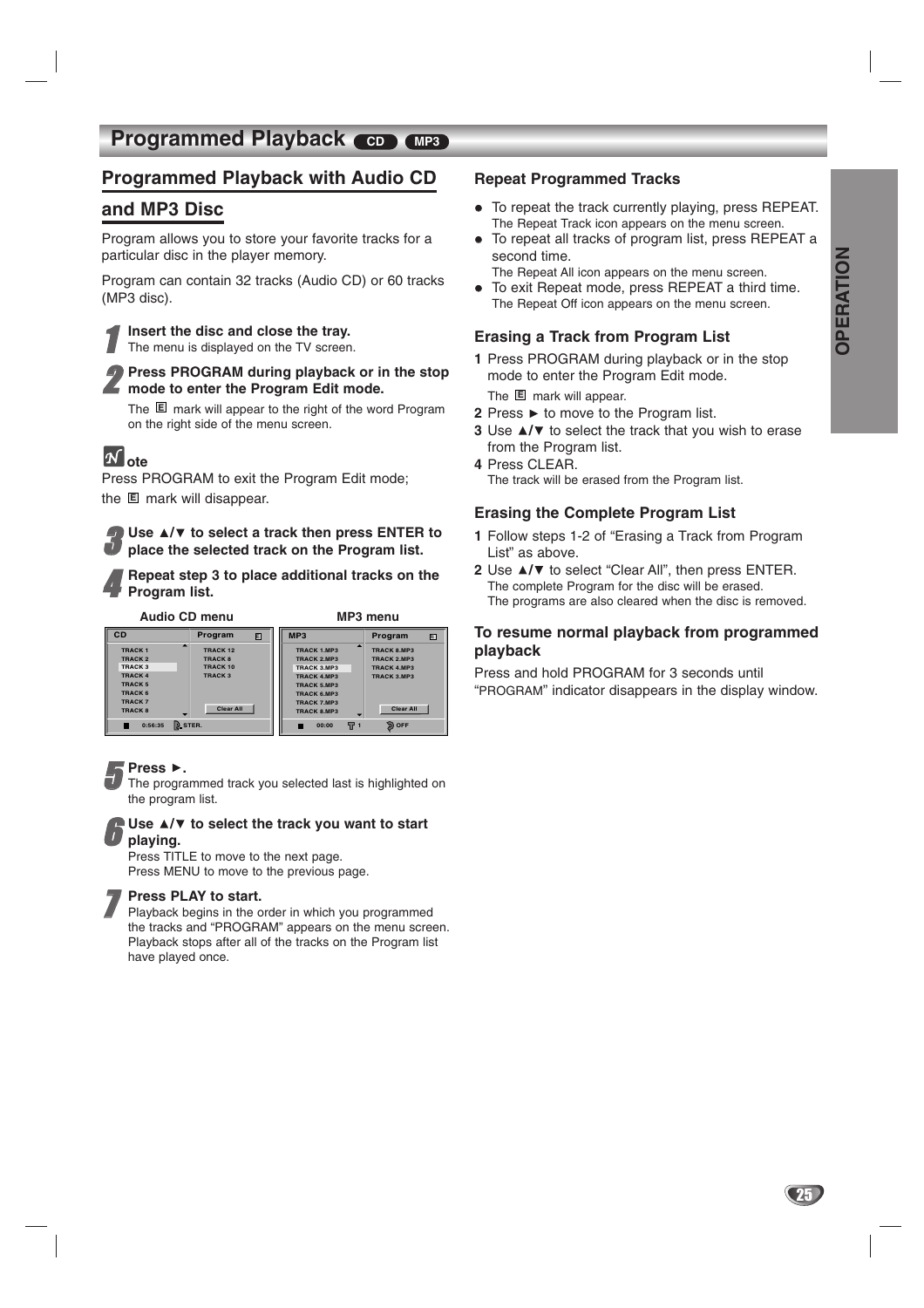### **Additional Information**

### **Last Condition Memory DVD CD**

This player memorizes the last condition for the last disc you have watched. Settings remain in memory even if you remove the disc from the player or switch off the player. If you load a disc that has its settings memorized, the latest stop position is automatically recalled.

### **otes**

- Settings are stored in memory for use any time.
- This player does not memorize settings of a disc if you switch off the player before playing the disc.

### **Screen Saver** *OVD*

The screen saver picture appears when you leave the DVD Receiver in stop mode for about five minutes.

### **Video Mode Setting DVD**

- With certain discs, the playback picture may be flickering or Dot Crawl is shown on straight lines. That means Vertical interpolation or De-interlace is not perfectly matched with the disc. In that case, the picture quality can be improved with changing video mode.
- To change the video mode, press and hold DISPLAY for 3 seconds during playback of a disc. Changed video mode number is displayed on the TV screen. Check whether video quality is improved. You can repeat above procedure until desired picture quality appears.
- Procedure of video mode is changed;  $MODE1 \rightarrow MODE2 \rightarrow MODE3 \rightarrow MODE4 \rightarrow$  $MODE5 \rightarrow MODE1$
- If you turn the power off, the video mode will revert back to initial state (MODE1).

### **Notes on MP3 Discs**

#### **About MP3**

- An MP3 file is audio data compressed by using MPEG1, the audio layer-3 file-coding scheme. We call files that have the ".mp3" file extension "MP3 files".
- The player can not read an MP3 file that has a file extension other than ".mp3".
- $\bullet$  The player can not read a fake MP3 file that has a file extension ".mp3".

#### **MP3 disc compatible with this player is limited as follows:**

- 1. Sampling Frequency / only at 44.1kHz
- 2. Bit rate / within 96 192kbps
- 3. CD-R physical format should be "ISO 9660"
- 4. If you record MP3 files using the software which cannot create a FILE SYSTEM, for example "Direct-CD" etc., it is impossible to playback MP3 files. We therefore recommend that you use "Easy-CD Creator", which creates an ISO9660 file system.
- 5. A single session disc requires MP3 files in the first track. If there is no MP3 file in the 1st track, it cannot playback MP3 files. If you wish to playback MP3 files, format all the data in the disc or use a new one.
- 6. We do not recommend using CD-RW discs. Please use finished CD-R discs only.
- 7. File names should be named using 8 letters or less and must incorporate ".mp3" extension e.g. "\*\*\*\*\*\*\*\*\*.MP3".
- 8. Do not use special letters such as "\_?!><+\*}{`[@ ]:;\/.," etc.
- 9. Total number of files on the disc should be less than 200.
- 10. Use 74 minute CD-R discs (650M), Do not use 80 minute CD-R (700M) software

This DVD receiver requires discs/recordings to meet certain technical standards in order to achieve optimal playback quality. Pre-recorded DVDs are automatically set to these standards. There are many different types of recordable disc formats (including CD-R containing MP3 files).

Customers should also note that permission is required in order to download MP3 files and music from the Internet. Our company has no right to grant such permission. Permission should always be sought from the copyright owner.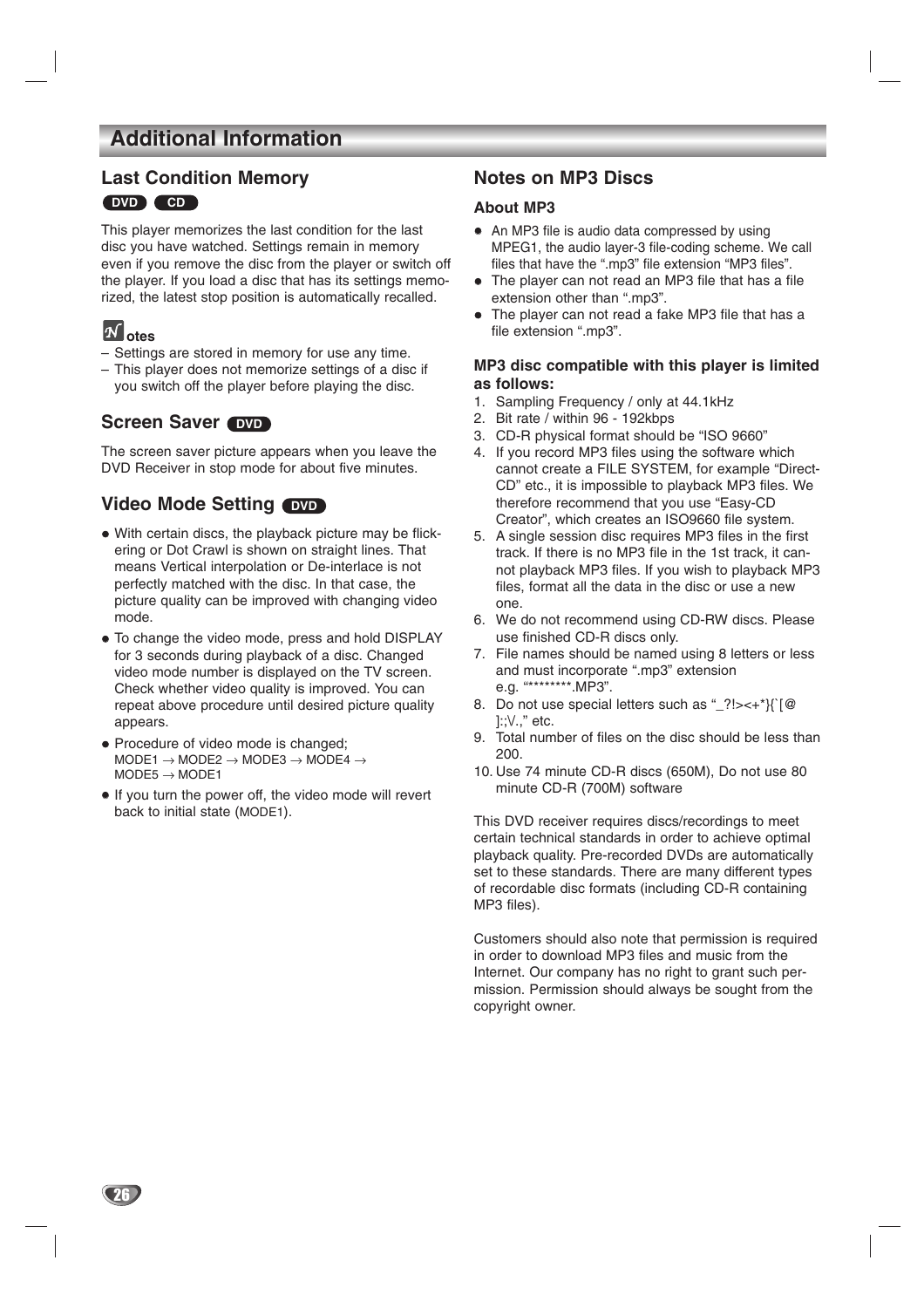# **Troubleshooting**

| <b>Symptom</b>                                                   | Cause                                                                                         | <b>Correction</b>                                                                                                            |  |  |
|------------------------------------------------------------------|-----------------------------------------------------------------------------------------------|------------------------------------------------------------------------------------------------------------------------------|--|--|
| No power.                                                        | • The power cord is disconnected.                                                             | • Plug the power cord into the wall outlet<br>securely.                                                                      |  |  |
| The power is on, but<br>the DVD receiver does<br>not work.       | • No disc is inserted.                                                                        | • Insert a disc. (Check that the DVD or,<br>audio CD indicator in the DVD display is<br>$lit.$ )                             |  |  |
| No picture.                                                      | • The TV is not set to receive DVD signal<br>output.                                          | Select the appropriate video input mode<br>on the TV so the picture from the DVD<br>receiver appears on the TV screen.       |  |  |
|                                                                  | The video cable is not connected<br>securely.                                                 | • Connect the video cable into the jacks<br>securely.                                                                        |  |  |
|                                                                  | • The connected TV power is turned off.                                                       | • Turn on the TV.                                                                                                            |  |  |
| There is no sound or<br>only a very low-level<br>sound is heard. | • The equipment connected with the<br>audio cable is not set to receive DVD<br>signal output. | Select the correct input mode of the<br>$\bullet$<br>audio receiver so you can listen to the<br>sound from the DVD receiver. |  |  |
|                                                                  | • The audio cables are not connected<br>securely.                                             | • Connect the audio cable into the jacks<br>securely.                                                                        |  |  |
|                                                                  | • The power of the equipment connected<br>with the audio cable is turned off.                 | • Turn on the equipment connected with<br>the audio cable.                                                                   |  |  |
|                                                                  | • The audio connecting cord is damaged.                                                       | • Replace it with new one.                                                                                                   |  |  |
| The playback picture is poor.                                    | • The disc is dirty.                                                                          | • Clean the disc.                                                                                                            |  |  |
| The DVD receiver does<br>not start playback.                     | • No disc is inserted.                                                                        | • Insert a disc. (Check that the DVD, or<br>audio CD indicator in the DVD display is<br>$\overline{\mathsf{lit}}$ .          |  |  |
|                                                                  | • An unplayable disc is inserted.                                                             | • Insert a playable disc. (Check the disc<br>type, color system and Regional code.)                                          |  |  |
|                                                                  | • The disc is placed upside down.                                                             | • Place the disc with the playback side<br>down.                                                                             |  |  |
|                                                                  | • The disc is not placed within the guide.                                                    | • Place the disc on the disc tray correctly<br>inside the guide.                                                             |  |  |
|                                                                  | • The disc is dirty.                                                                          | • Clean the disc.                                                                                                            |  |  |
|                                                                  | • A menu is on the TV screen.                                                                 | • Press the SET-UP button to turn off the<br>menu screen.                                                                    |  |  |
|                                                                  | • The Rating level is set.                                                                    | • Cancel the Rating function or change<br>the rating level.                                                                  |  |  |
| Severe hum or noise is<br>heard.                                 | • The plugs and jacks are dirty.                                                              | • Wipe them with a cloth slightly mois-<br>tened with alcohol.                                                               |  |  |
|                                                                  | • The disc is dirty.                                                                          | • Clean the disc.                                                                                                            |  |  |
|                                                                  | • The speakers and components are<br>connected poorly.                                        | • Connect the speakers and components<br>securely.                                                                           |  |  |
|                                                                  | The DVD receiver is located too close to<br>the TV.                                           | • Move your TV away from the audio<br>components.                                                                            |  |  |

Check the following guide for the possible cause of a problem before contacting service.

**REFERENCE REFERENCE**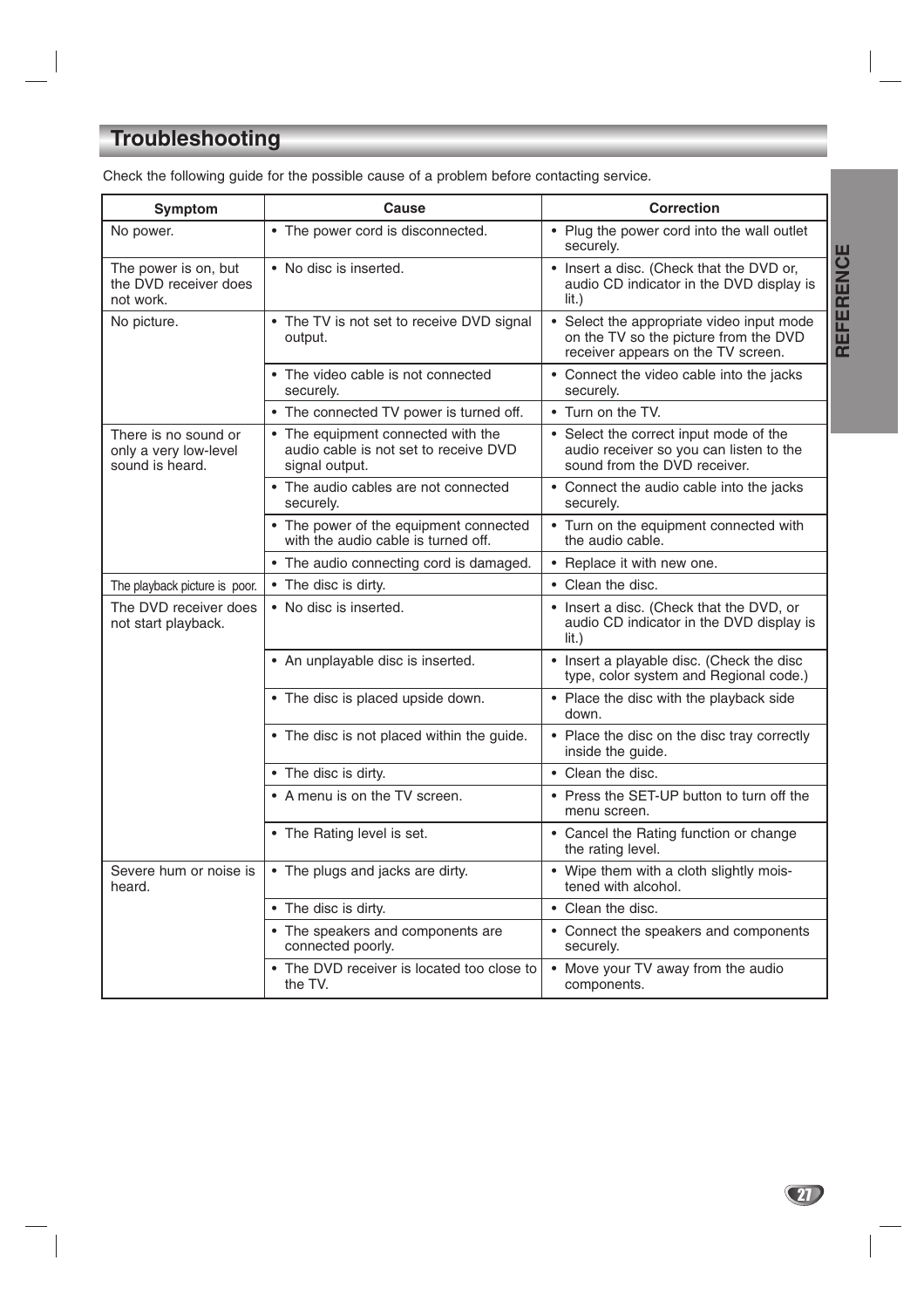# **Troubleshooting (Cont'd)**

| Symptom                                       | Cause                                                                                                                | <b>Correction</b>                                                                     |
|-----------------------------------------------|----------------------------------------------------------------------------------------------------------------------|---------------------------------------------------------------------------------------|
| Recording is not possi-<br>ble                | The components are connected<br>incorrectly.                                                                         | • Connect the components correctly.                                                   |
|                                               | • The source is selected incorrectly.                                                                                | • Select the source with FUNCTION but-<br>ton (CD/DVD, VIDEO 1, VIDEO 2 or<br>Tuner). |
| Radio stations cannot<br>be tuned in.         | • The antenna is positioned or connected<br>poorly.                                                                  | • Connect the antenna securely.                                                       |
|                                               |                                                                                                                      | • Adjust the antennas and connect an<br>external antenna if necessary.                |
|                                               | • The signal strength of the stations is too<br>weak (when tuning in with automatic<br>tuning).                      | • Tune in the station manually.                                                       |
|                                               | • No stations have been preset or preset<br>stations have been cleared (when<br>tuning by scanning preset stations). | • Preset the stations (page 19).                                                      |
| The remote control<br>does not work properly. | • The remote control is not pointed at the<br>DVD receiver remote sensor.                                            | • Point the remote control at the DVD<br>receiver remote sensor.                      |
|                                               | • The remote control is too far from the<br>DVD receiver.                                                            | • Operate the remote control within about<br>23 ft (7 m).                             |
|                                               | • There is an obstacle in the path of the<br>remote control and the DVD receiver.                                    | • Remove the obstacle.                                                                |
|                                               | • The batteries in the remote control are<br>exhausted.                                                              | • Replace the batteries with new ones.                                                |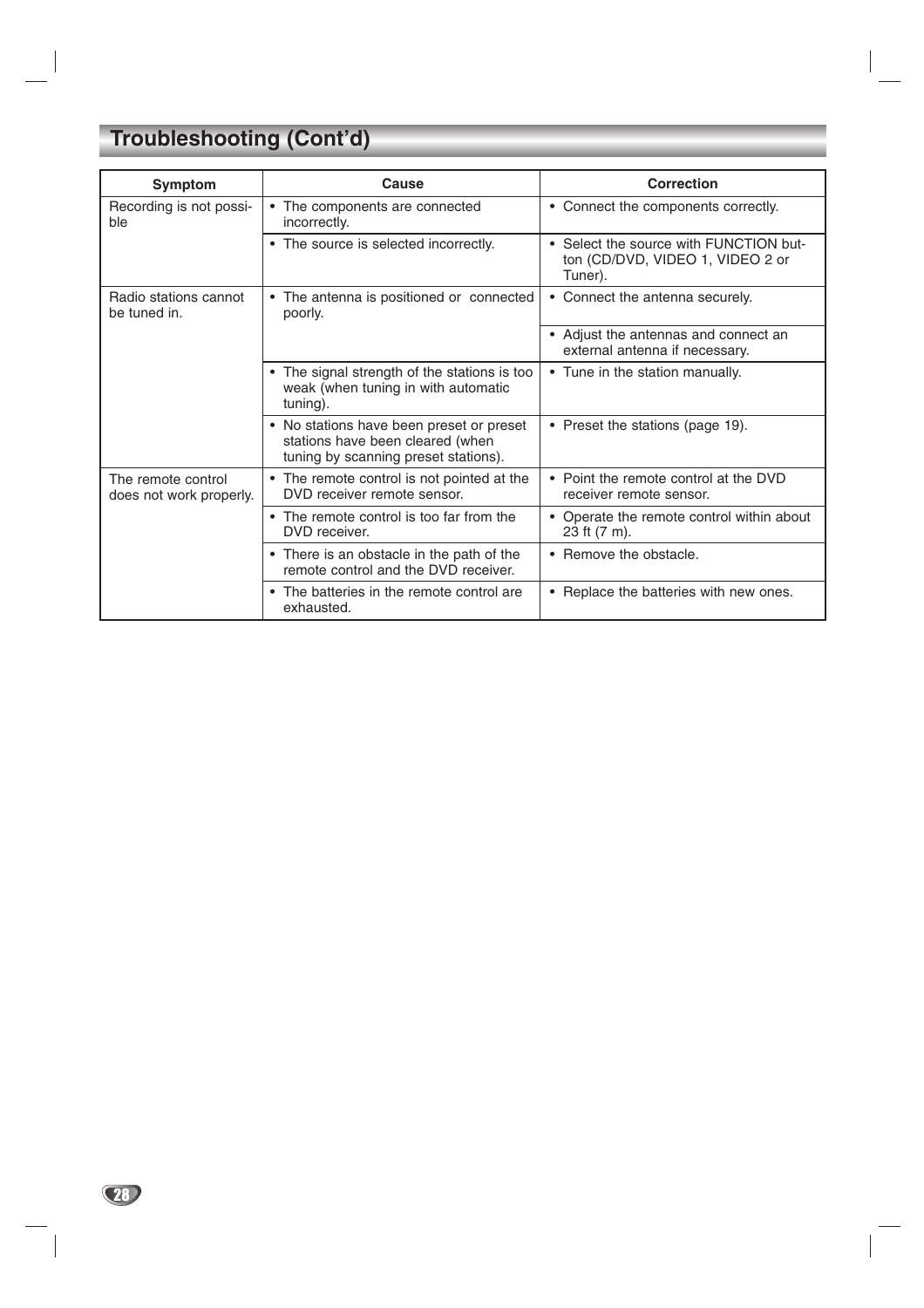# **Language Code List**

Enter the appropriate code number for the initial settings "Disc Audio", "Disc Subtitle" and/or "Disc Menu" (See page 17).

| Code | Language         | Code | Language            | Code | Language         | Code | Language   |
|------|------------------|------|---------------------|------|------------------|------|------------|
| 6565 | Afar             | 7079 | Faroese             | 7678 | Lingala          | 8375 | Slovak     |
| 6566 | Abkhazian        | 7082 | French              | 7679 | Laothian         | 8376 | Slovenian  |
| 6570 | Afrikaans        | 7089 | Frisian             | 7684 | Lithuanian       | 8377 | Samoan     |
| 6577 | Ameharic         | 7165 | Irish               | 7686 | Latvian, Lettish | 8378 | Shona      |
| 6582 | Arabic           | 7168 | <b>Scots Gaelic</b> | 7771 | Malagasy         | 8379 | Somali     |
| 6583 | Assamese         | 7176 | Galician            | 7773 | Maori            | 8381 | Albanian   |
| 6588 | Aymara           | 7178 | Guarani             | 7775 | Macedonian       | 8382 | Serbian    |
| 6590 | Azerbaijani      | 7185 | Gujarati            | 7776 | Malayalam        | 8385 | Sudanese   |
| 6665 | <b>Bashkir</b>   | 7265 | Hausa               | 7778 | Mongolian        | 8386 | Swedish    |
| 6669 | Byelorussian     | 7273 | Hindi               | 7779 | Moldavian        | 8387 | Swahili    |
| 6671 | <b>Bulgarian</b> | 7282 | Croatian            | 7782 | Marathi          | 8465 | Tamil      |
| 6672 | Bihari           | 7285 | Hungarian           | 7783 | Malay            | 8469 | Telugu     |
| 6678 | Bengali; Bangla  | 7289 | Armenian            | 7784 | Maltese          | 8471 | Tajik      |
| 6679 | Tibetan          | 7365 | Interlingua         | 7789 | <b>Burmese</b>   | 8472 | Thai       |
| 6682 | <b>Breton</b>    | 7378 | Indonesian          | 7865 | Nauru            | 8473 | Tigrinya   |
| 6765 | Catalan          | 7383 | Icelandic           | 7869 | Nepali           | 8475 | Turkmen    |
| 6779 | Corsican         | 7384 | Italian             | 7876 | Dutch            | 8476 | Tagalog    |
| 6783 | Czech            | 7387 | Hebrew              | 7879 | Norwegian        | 8479 | Tonga      |
| 6789 | Welsh            | 7465 | Japanese            | 7982 | Oriya            | 8482 | Turkish    |
| 6865 | Danish           | 7473 | Yiddish             | 8065 | Panjabi          | 8484 | Tatar      |
| 6869 | German           | 7487 | Javanese            | 8076 | Polish           | 8487 | Twi        |
| 6890 | Bhutani          | 7565 | Georgian            | 8083 | Pashto, Pushto   | 8575 | Ukrainian  |
| 6976 | Greek            | 7575 | Kazakh              | 8084 | Portuguese       | 8582 | Urdu       |
| 6978 | English          | 7576 | Greenlandic         | 8185 | Quechua          | 8590 | Uzbek      |
| 6979 | Esperanto        | 7577 | Cambodian           | 8277 | Rhaeto-Romance   | 8673 | Vietnamese |
| 6983 | Spanish          | 7578 | Kannada             | 8279 | Rumanian         | 8679 | Volapük    |
| 6984 | Estonian         | 7579 | Korean              | 8285 | Russian          | 8779 | Wolof      |
| 6985 | <b>Basque</b>    | 7583 | Kashmiri            | 8365 | Sanskrit         | 8872 | Xhosa      |
| 7065 | Persian          | 7585 | Kurdish             | 8368 | Sindhi           | 8979 | Yoruba     |
| 7073 | Finnish          | 7589 | Kirghiz             | 8372 | Serbo-Croatian   | 9072 | Chinese    |
| 7074 | Fijian           | 7665 | Latin               | 8373 | Singhalese       | 9085 | Zulu       |

**REFERENCE REFERENCE**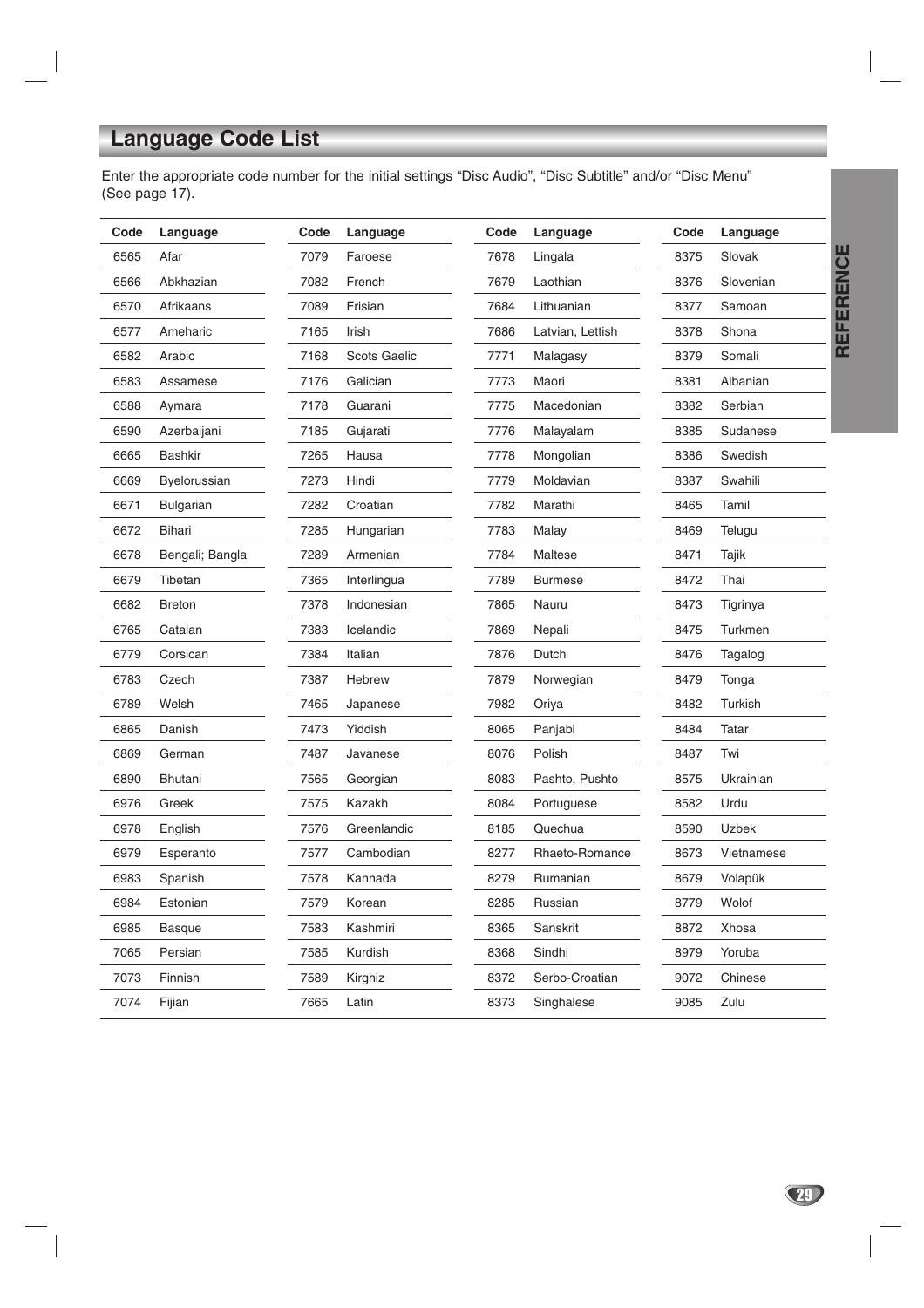# **Country Code List**

Enter the appropriate code number for the initial setting "Country Code" (See page 18).

| Code                                         | Country                     |
|----------------------------------------------|-----------------------------|
| AD                                           | Andorra                     |
| AE                                           | <b>United Arab Emirates</b> |
| AF                                           | Afghanistan                 |
| AG                                           | Antigua and Barbuda         |
| AI                                           | Anguilla                    |
| AL                                           | Albania                     |
| AM                                           | Armenia                     |
| AN                                           | <b>Netherlands Antilles</b> |
| AO                                           | Angola                      |
| ÄQ                                           | Antarctica                  |
| AR                                           |                             |
| $\overline{AS}$                              | Argentina<br>American Samoa |
| AT                                           | Austria                     |
|                                              |                             |
| AU                                           | Australia                   |
| AW                                           | Aruba                       |
| AZ                                           | Azerbaidjan                 |
| ĒА                                           | Bosnia-Herzegovina          |
| <b>BB</b>                                    | <b>Barbados</b>             |
| <b>BD</b>                                    | Bangladesh                  |
| BE                                           | Belgium                     |
| <b>BF</b>                                    | <b>Burkina Faso</b>         |
| <b>BG</b>                                    | <b>Bulgaria</b>             |
| BH                                           | Bahrain                     |
| BI                                           | Burundi                     |
| BJ                                           | Benin                       |
| ËМ                                           | Bermuda                     |
| <b>BN</b>                                    | Brunei Darussalam           |
| <b>BO</b>                                    | <b>Bolivia</b>              |
| <b>BR</b>                                    | <b>Brazil</b>               |
| <b>BS</b>                                    | <b>Bahamas</b>              |
| ВT                                           | Bhutan                      |
| вv                                           |                             |
|                                              | <b>Bouvet Island</b>        |
| <b>BW</b>                                    | Botswana                    |
| BY                                           | <b>Belarus</b>              |
| <b>BZ</b>                                    | <b>Belize</b>               |
| $\overline{\mathsf{CA}}$                     | Canada                      |
| $\overline{\text{cc}}$                       | Cocos (Keeling) Islands     |
| CF                                           | Central African Republic    |
| CG                                           | Congo                       |
| CH                                           | Switzerland                 |
| CI                                           | <b>Ivory Coast</b>          |
| СK                                           | Cook Islands                |
| CL                                           | Chile                       |
| <b>CM</b>                                    | Cameroon                    |
| $\overline{\text{CN}}$                       | China                       |
| CO                                           | Colombia                    |
| $\overline{\overline{\mathsf{C}}\mathsf{R}}$ | Costa Rica                  |
| $\overline{\text{cs}}$                       | Former Czechoslovakia       |
| CU                                           | Cuba                        |
| $\overline{\text{cv}}$                       | Cape Verde                  |
| cх                                           | Christmas Island            |
| $\overline{\text{c}\text{y}}$                |                             |
| CZ                                           | Cyprus                      |
|                                              | <b>Czech Republic</b>       |
| DE                                           | Germany                     |
| DJ                                           | Djibouti                    |
| DK                                           | Denmark                     |
| DM                                           | Dominica                    |
| DO                                           | Dominican Republic          |
| DZ                                           | Algeria                     |
| EC                                           | Ecuador                     |
| EE                                           | Estonia                     |
| EG                                           | Egypt                       |
| EΗ                                           | Western Sahara              |

| Code                     | Country                                 |
|--------------------------|-----------------------------------------|
| ER                       | Eritrea                                 |
| ES                       | Spain                                   |
| ЕŦ                       | Ethiopia                                |
| FI                       | Finland                                 |
| FJ                       | Fiji                                    |
| $\overline{\mathsf{FK}}$ | <b>Falkland Islands</b>                 |
| FM                       | Micronesia                              |
| FO                       | Faroe Islands                           |
| FR                       | France                                  |
| $\overline{\mathsf{FX}}$ | France (European                        |
|                          | Territory)                              |
| GА                       | Gabon                                   |
| GВ                       | <b>Great Britain</b>                    |
| GD                       | Grenada                                 |
| GE                       | Georgia                                 |
| GF                       | French Guyana                           |
| GΗ                       | Ghana                                   |
| GI                       | Gibraltar                               |
| GL                       | Greenland                               |
| GM                       | Gambia                                  |
| GΝ                       | Guinea                                  |
| GР                       | Guadeloupe (French)                     |
| GQ                       | <b>Equatorial Guinea</b>                |
| GR                       | Greece                                  |
| GS                       | S. Georgia & S. Sandwich                |
|                          | lsls.                                   |
| GТ                       | Guatemala                               |
| GU                       | Guam (USA)                              |
| $\overline{\text{GW}}$   | Guinea Bissau                           |
| GY                       | Guyana                                  |
| HΚ                       | Hong Kong                               |
| HМ                       | <b>Heard and McDonald</b>               |
|                          | Islands                                 |
| ΗN                       | Honduras                                |
| ΗR                       | Croatia                                 |
| НT                       | Haiti                                   |
| HU                       | Hungary                                 |
| ID                       | Indonesia                               |
| ÏΕ                       | Ireland                                 |
| IL                       | Israel                                  |
| IN                       | India                                   |
| IO                       | <b>British Indian Ocean</b>             |
|                          | Territory                               |
| IQ                       | Iraq                                    |
| ΙR                       | Iran<br>Iceland                         |
| IS                       |                                         |
| ΙT                       | Italy                                   |
| JM                       | Jamaica                                 |
| JO                       | Jordan                                  |
| JP                       | Japan                                   |
| KΕ                       | Kenya<br>Kyrgyzstan                     |
| ΚG<br>KΗ                 | Cambodia6                               |
| ΚI                       | Kiribati                                |
| ΚM                       |                                         |
| ΚN                       | Comoros<br>Saint Kitts & Nevis Anguilla |
| ΚP                       | North Korea                             |
| ΚR                       | South Korea                             |
| ΚW                       | Kuwait                                  |
| ΚY                       | Cayman Islands                          |
| ΚZ                       | Kazakhstan                              |
| LA                       | Laos                                    |
| LВ                       | Lebanon                                 |
|                          |                                         |

| Code            | Country                   |
|-----------------|---------------------------|
| LC              | Saint Lucia               |
| LI              | Liechtenstein             |
| LK              | Sri Lanka                 |
| LR              | Liberia                   |
| LS              | Lesotho                   |
| LT              | Lithuania                 |
| LU              | Luxembourg                |
| LV              | Latvia                    |
| LY              | Libya                     |
| МA              | Morocco                   |
| МC              | Monaco                    |
| MD              | Moldavia                  |
| MG              | Madagascar                |
| MН              | Marshall Islands          |
| MΚ              | Macedonia                 |
| ML              | Mali                      |
| МM              | Myanmar                   |
| MN              | Mongolia                  |
| МO              | Macau                     |
| МP              | Northern Mariana Islands  |
| MQ              | Martinique (French)       |
| MR              | Mauritania                |
| ΜS              | Montserrat                |
| МT              | Malta                     |
| MU              | <b>Mauritius</b>          |
|                 |                           |
| MV<br>MW        | <b>Maldives</b>           |
|                 | Malawi<br>Mexico          |
| MX              |                           |
| MY              | Malaysia                  |
| MΖ              | Mozambique                |
| NΑ              | Namibia                   |
| ΝC              | New Caledonia (French)    |
| NΕ              | Niger                     |
| ΝF              | Norfolk Island            |
| ΝG              | Nigeria                   |
| NI              | Nicaragua                 |
| NL              | Netherlands               |
| NΟ              | Norway                    |
| NΡ              | Nepal                     |
| ΝR              | Nauru                     |
| NU              | Niue                      |
| NΖ              | New Zealand               |
| ŌМ              | Oman                      |
| PA              | Panama                    |
| $\overline{PE}$ | Peru                      |
| PF              | Polynesia (French)        |
| ΡG              | Papua New Guinea          |
| PН              | Philippines               |
| PΚ              | Pakistan                  |
| PL              | Poland                    |
| РM              | Saint Pierre and Miquelon |
| PN              | Pitcairn Island           |
| ΡR              | Puerto Rico               |
| PT              | Portugal                  |
| PW              | Palau                     |
| FΥ              | Paraguay                  |
| QA              | Qatar                     |
| RE              | Reunion (French)          |
| RO              | Romania                   |
| RU              | Russian Federation        |
| <b>RW</b>       | Rwanda                    |
| SA              | Saudi Arabia              |
| SВ              | Solomon Islands           |

| Code                              | Country                         |  |  |
|-----------------------------------|---------------------------------|--|--|
| SC                                | Seychelles                      |  |  |
| SD                                | Sudan                           |  |  |
| ŜЕ                                | Sweden                          |  |  |
| SG                                | Singapore                       |  |  |
| ŜН                                | Saint Helena                    |  |  |
| SI                                | Slovenia                        |  |  |
| SJ                                | Svalbard and Jan Mayen          |  |  |
|                                   | Islands                         |  |  |
| ŜΚ                                | <b>Slovak Republic</b>          |  |  |
| ŜL                                | Sierra Leone                    |  |  |
| ŜМ                                | San Marino                      |  |  |
| $\overline{\text{SN}}$            |                                 |  |  |
| <b>SO</b>                         | Senegal<br>Somalia              |  |  |
| $\overline{\text{SR}}$            | Suriname                        |  |  |
| ST                                |                                 |  |  |
| śυ                                | Saint Tome and Principe         |  |  |
|                                   | Former USSR                     |  |  |
| Ŝ٧                                | El Salvador                     |  |  |
| SY                                | Syria                           |  |  |
| $\overline{\text{sz}}$            | Swaziland                       |  |  |
| ТC                                | <b>Turks and Caicos Islands</b> |  |  |
| TD                                | Chad                            |  |  |
| TF                                | French Southern                 |  |  |
|                                   | <b>Territories</b>              |  |  |
| $\overline{\text{TG}}$            | Togo                            |  |  |
| тн                                | Thailand                        |  |  |
| TJ                                | Tadjikistan                     |  |  |
| TK                                | Tokelau                         |  |  |
| <b>TM</b>                         | Turkmenistan                    |  |  |
| TN                                | Tunisia                         |  |  |
| <b>TO</b>                         | Tonga                           |  |  |
| ТP                                | East Timor                      |  |  |
| TR                                | Turkey                          |  |  |
| ТT                                | <b>Trinidad and Tobago</b>      |  |  |
| $\overline{\text{TV}}$            | Tuvalu                          |  |  |
| $\overline{\text{TW}}$            | Taiwan                          |  |  |
| ΤZ                                | Tanzania                        |  |  |
| UA                                | Ukraine                         |  |  |
| UG                                | Uganda                          |  |  |
| UK                                | United Kingdom                  |  |  |
| UM                                | <b>USA Minor Outlying</b>       |  |  |
|                                   | Islands                         |  |  |
| US                                | <b>United States</b>            |  |  |
| ŪÝ                                | Uruguay                         |  |  |
| ūΖ                                | Uzbekistan                      |  |  |
| $\overline{\mathsf{VA}}$          | Vatican City State              |  |  |
| VC                                | Saint Vincent &                 |  |  |
|                                   | Grenadines                      |  |  |
| $\overline{\mathsf{VE}}$          | Venezuela                       |  |  |
| $\overline{\mathsf{V}}\mathsf{G}$ | Virgin Islands (British)        |  |  |
| $\overline{\mathsf{v}}$ l         | Virgin Islands (USA)            |  |  |
| $\overline{VN}$                   | Vietnam                         |  |  |
| VU                                | Vanuatu                         |  |  |
| WF                                | Wallis and Futuna Islands       |  |  |
| $\overline{\mathsf{WS}}$          |                                 |  |  |
| YE                                | Samoa                           |  |  |
|                                   | Yemen                           |  |  |
| ΥT                                | Mayotte                         |  |  |
| YU                                | Yugoslavia                      |  |  |
| $\overline{ZA}$                   | South Africa                    |  |  |
| ZM                                | Zambia                          |  |  |
| ΖR                                | Zaire                           |  |  |
| ZW                                | Zimbabwe                        |  |  |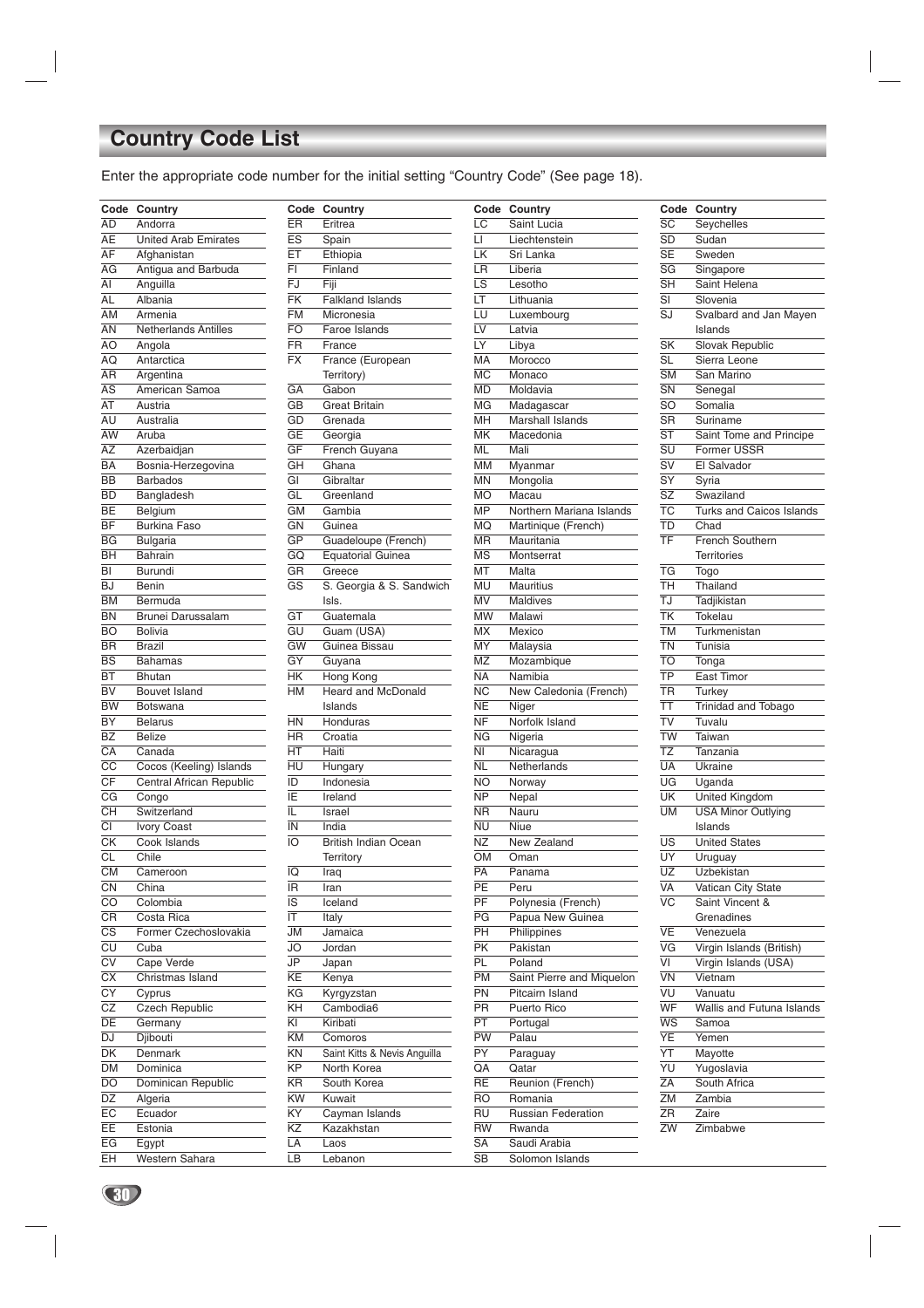# **Specifications**

|                 |                           | Power supply                                                                                                                                           | AC 120V, 60Hz                                                     |                               |  |
|-----------------|---------------------------|--------------------------------------------------------------------------------------------------------------------------------------------------------|-------------------------------------------------------------------|-------------------------------|--|
|                 |                           | Power consumption                                                                                                                                      | 80 W                                                              |                               |  |
|                 | [General]                 | Mass                                                                                                                                                   | 4.6 kg                                                            |                               |  |
|                 |                           | External dimensions (W x H x D)                                                                                                                        | 360 x 72 x 350 mm                                                 |                               |  |
|                 |                           | Operating conditions                                                                                                                                   | Temperature: 5°C to 35°C, Operation status: Horizontal            |                               |  |
|                 |                           | Operating humidity                                                                                                                                     | 5% to 85%                                                         |                               |  |
|                 |                           | Laser                                                                                                                                                  | Semiconductor laser, wavelength 650 nm                            |                               |  |
| [CD/DVD]        |                           | Signal system                                                                                                                                          | PAL 625/50, NTSC 525/60                                           |                               |  |
|                 |                           | Frequency response (audio)                                                                                                                             | 4 Hz to 20 kHz                                                    |                               |  |
|                 |                           | Signal-to-noise ratio (audio)                                                                                                                          | More than 75 dB (1 kHz, NOP, 20 kHz LPF/A-Filter)                 |                               |  |
|                 |                           | Dynamic range (audio)                                                                                                                                  | More than 70 dB                                                   |                               |  |
|                 |                           | Harmonic distortion (audio)                                                                                                                            | 0.5 % (1 kHz, at 12W position) (20 kHz LPF/A-Filter)              |                               |  |
|                 |                           | Video input                                                                                                                                            | 1.0 V (p-p), 75 $\Omega$ , negative sync., RCA jack               |                               |  |
|                 |                           | Video output                                                                                                                                           | 1.0 V (p-p), 75 $\Omega$ , negative sync., RCA jack               |                               |  |
|                 |                           | S-video output                                                                                                                                         | (Y) 1.0 V (p-p), 75 $\Omega$ , negative sync., Mini DIN 4-pin x 1 |                               |  |
|                 | [Video]                   |                                                                                                                                                        | (C) 0.3 V (p-p), 75 $\Omega$                                      |                               |  |
|                 |                           | Component video output                                                                                                                                 | (Y) 1.0 V (p-p), 75 $\Omega$ , negative sync., RCA jack x 1       |                               |  |
|                 |                           |                                                                                                                                                        | (Pb)/(Pr) 0.7 V (p-p), 75 Ω                                       |                               |  |
|                 |                           | <b>Tuning Range</b>                                                                                                                                    | 87.5 - 108 MHz                                                    |                               |  |
|                 |                           | Intermediate Frequency                                                                                                                                 | 10.7 MHz                                                          |                               |  |
|                 | 운                         | Signal-to Noise Ratio<br>60 dB                                                                                                                         |                                                                   |                               |  |
| $[{\tt Tuner}]$ |                           | <b>Frequency Response</b>                                                                                                                              | 150 - 10,000 Hz                                                   |                               |  |
|                 |                           | <b>Tuning Range</b>                                                                                                                                    | 530 - 1,720 kHz                                                   |                               |  |
| AM<br>(MW)      |                           | Intermediate Frequency                                                                                                                                 | 450 kHz                                                           |                               |  |
|                 |                           | Stereo mode                                                                                                                                            | 50W + 50W (8 $\Omega$ at 1 kHz, THD 10 %)                         |                               |  |
|                 |                           | Surround mode                                                                                                                                          | Front: 50W + 50W (THD 10 %)                                       |                               |  |
|                 |                           | (* Depending on the sound mode                                                                                                                         | Center*: 50W                                                      |                               |  |
|                 |                           | settings and the source, there                                                                                                                         | Surround*: 50W + 50W (8 $\Omega$ at 1 kHz, THD 10 %)              |                               |  |
|                 | [Amplifier]               | may be no sound output.)                                                                                                                               | Subwoofer*: 80W (4 $\Omega$ at 30 Hz, THD 10 %)                   |                               |  |
|                 |                           | Inputs                                                                                                                                                 | VIDEO 1, VIDEO 2, OPTICAL AUDIO                                   |                               |  |
|                 |                           | Outputs                                                                                                                                                | VIDEO 1 (AUDIO OUT) : 2 V                                         |                               |  |
|                 |                           |                                                                                                                                                        | WOOFER: 2 V                                                       |                               |  |
|                 |                           |                                                                                                                                                        | PHONES: (32 $\Omega$ , 0.9W)                                      |                               |  |
|                 |                           |                                                                                                                                                        | Satellite Speaker (FE-5620TE)                                     | Passive Subwoofer (FE-5620WE) |  |
|                 |                           | Type                                                                                                                                                   | 2 Way 2 Speaker                                                   | 1 Way 1 Speaker               |  |
|                 |                           | Impedance                                                                                                                                              | $8\Omega$                                                         | $4\Omega$                     |  |
|                 | kers]                     | <b>Frequency Response</b>                                                                                                                              | 110 - 40,000 Hz                                                   | 40 - 1,500 Hz                 |  |
|                 |                           | Sound Pressure Level                                                                                                                                   | 83 dB/W (1m)                                                      | 82 dB/W (1m)                  |  |
|                 | [Speal                    | Rated Input Power                                                                                                                                      | $\overline{5}0W$                                                  | 80 W                          |  |
|                 |                           | Max. Input Power                                                                                                                                       | 100 W                                                             | 160 W                         |  |
|                 |                           | Net Dimensions (W x H x D)                                                                                                                             | 100 x 147 x 127.5 mm                                              | 200 x 425 x 381 mm            |  |
|                 |                           | Net Weight                                                                                                                                             | $0.92$ kg                                                         | 7.06kg                        |  |
|                 |                           | • Audio cable 1                                                                                                                                        |                                                                   |                               |  |
|                 |                           | • Speaker cables 5                                                                                                                                     |                                                                   |                               |  |
|                 | Accessories]<br>[Supplied | $\bullet$ Remote control $\dots\dots\dots\dots\dots\dots\dots\dots$<br>• Batteries (AAA) 2                                                             |                                                                   |                               |  |
|                 |                           | $\bullet$ FM antenna $\ldots \ldots \ldots \ldots \ldots \ldots \ldots \ldots$<br>• AM loop antenna $\ldots \ldots \ldots \ldots \ldots \ldots \ldots$ |                                                                   |                               |  |
|                 |                           |                                                                                                                                                        |                                                                   |                               |  |

❋ **Designs and specifications are subject to change without notice.**

**REFERENCE REFERENCE**